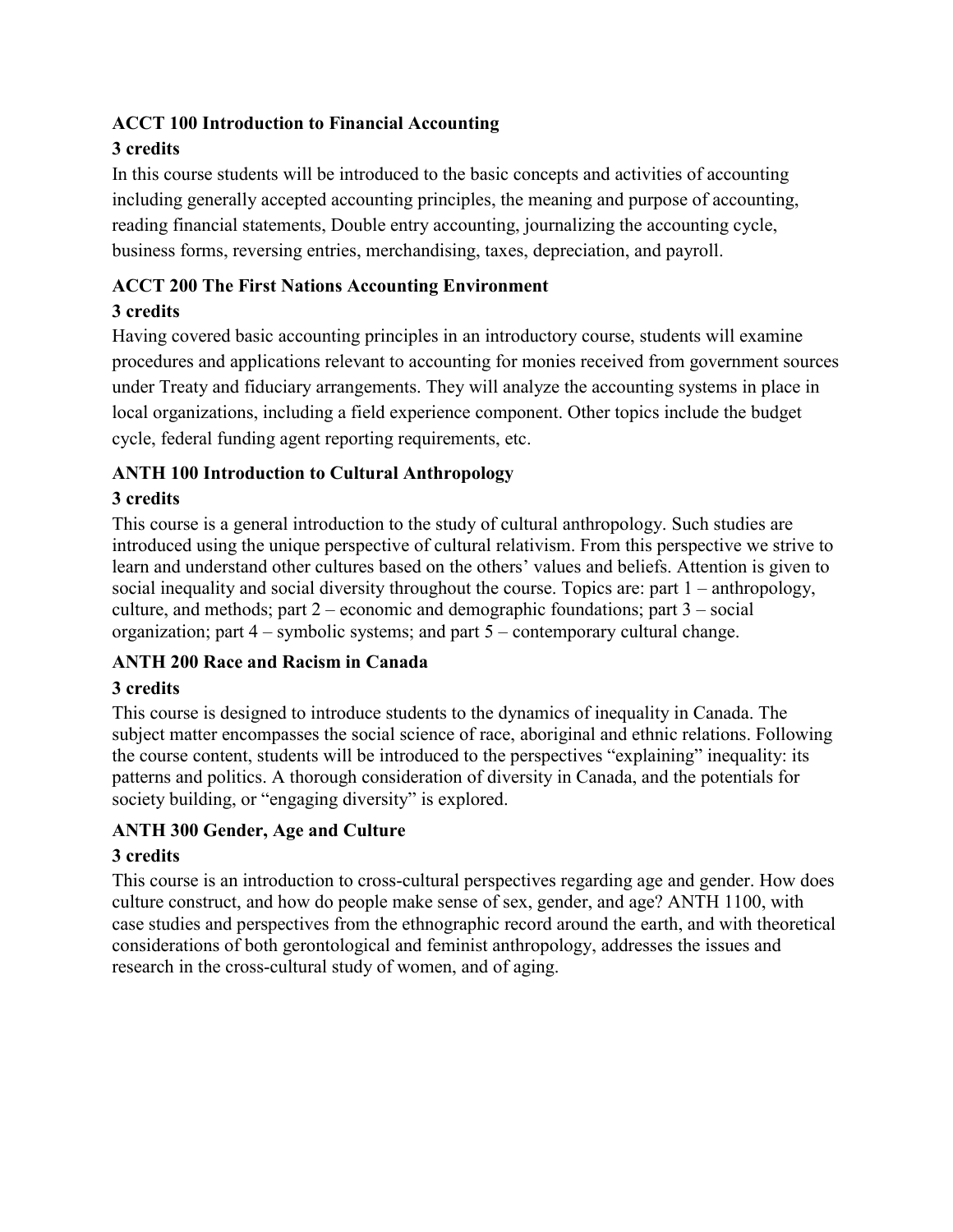### **ANTH 310 First Nations of Canada**

### **3 credits**

This course in an ethnographic overview of the diversity and scope of Native Peoples of Canada: the Inuit, Indian, and Metis. Primarily a Consideration of culture areas, the course describes traditional lifeways of the original peoples of the arctic, the eastern and western subarctic, the plains, the eastern woodlands, the BC interior, and the Northwest coast. An introduction to the anthropological and historical scholarships that affects the study of aboriginal peoples, contemporary and historical issues of land claims and self-government are also considered.

### **ANTH 320 Introduction to Linguistic Anthropology**

### **3 credits**

This course is a general introduction to the study of anthropological linguistics. The first half of this course dives into the description of language: phonetics, the study of sound; morphology, the study of words; and their patterns, or syntax. The second half of the course introduces language history, and many perspectives on language and the structure of society, on language and meaning, and on language and culture.

### **ART 101 Survey Studio**

### **3 credits**

This course is designed around a wholistic view of self-directed learning/teaching concepts based within ceremony. Each week students will explore a variety of mediums through various project goals.

#### **ART 104 Art & Language**

#### **3 credits**

This course is designed for beginner language learners to explore language through a variety of art disciplines that include storytelling, dance, and visual arts. Students will engage in the language through physical activities of Cree yoga, Cree Karate, and Cree hip hop. They will also explore the language through traditional arts and diverse art mediums: ink, paints, printmaking, drawing, experiments on paper and sculpting.

### **ART 130 Intro to Compositions And Design**

#### **3 credits**

This introductory course examines elements of design and composition in visual communication. Through self-directed learning/teaching concepts the student will explore a variety of themes through designing, creating and analyzing art works, historical and contemporary, and mass media.

### **ART 133 Intro to Colour Theory**

#### **3 credits**

This course introduces students to explore colour theory through diverse mediums and to learn about colour through observation of nature. Students are encouraged to create their own colour theories through experimental projects.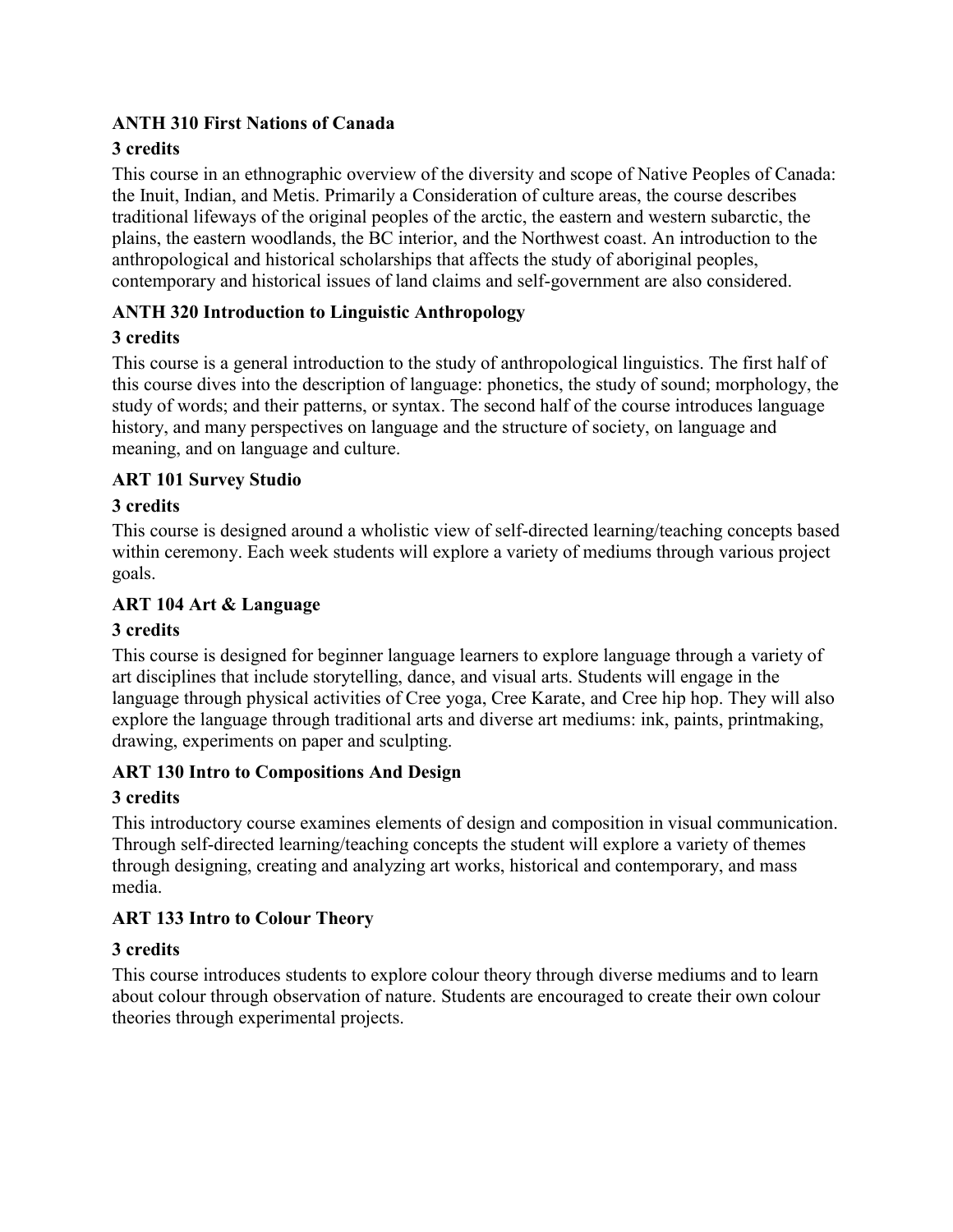### **ART 136 Portraits**

### **3 credits**

Introduction of painting portraits through a variety of mediums, exploring proportions, values, tones, volume and expressions.

### **ART 220 Intro to Murals**

### **3 credits**

This course introduces students to large scale paintings – murals. Students create one mural, collaborate on another mural project.

### **ART 235 Advanced Visual Communication**

### **3 credits**

In this course students explore concepts of visual communication through a visual journal.

### **ART 230 Advanced Painting**

### **3 credits**

In this advance painting course, students will develop a greater level of conceptual level and skill through painting experiments and projects.

### **ART 245 Into to Landscape**

### **3 credits**

This course aims to introduce the basic techniques and materials of landscape paintings and drawing. Students will participate in exploring nature and expressing observations through a variety of mediums.

### **ART 302 The Art of Language**

### **3 credits**

Students must have some written and oral knowledge of an Indigenous language to explore and engage with a variety of themes and art works.

### **ART 330 Advanced Oil Painting**

### **3 credits**

This course is directed to students to use and explore advance oil paints techniques and projects. Each student will explore a variety of advance themes and experiment with oil paint techniques through self-direct learning. There will be bi-monthly critiques so the student to dialogue and ensure the progression of the student. With the instructor's support and guidance the student will have a deeper appreciation, knowledge, and skill of oil paints.

### **ART 410 Student Art Curatorial Course**

#### **3 credits**

This course is designed so that students explore what it takes to curate an art exhibition. They will have the opportunity to curate small traveling shows that will go to different communities. Students will select art works with a theme, create displays, and will install the art in different venues. Student will curate their own solo art exhibition.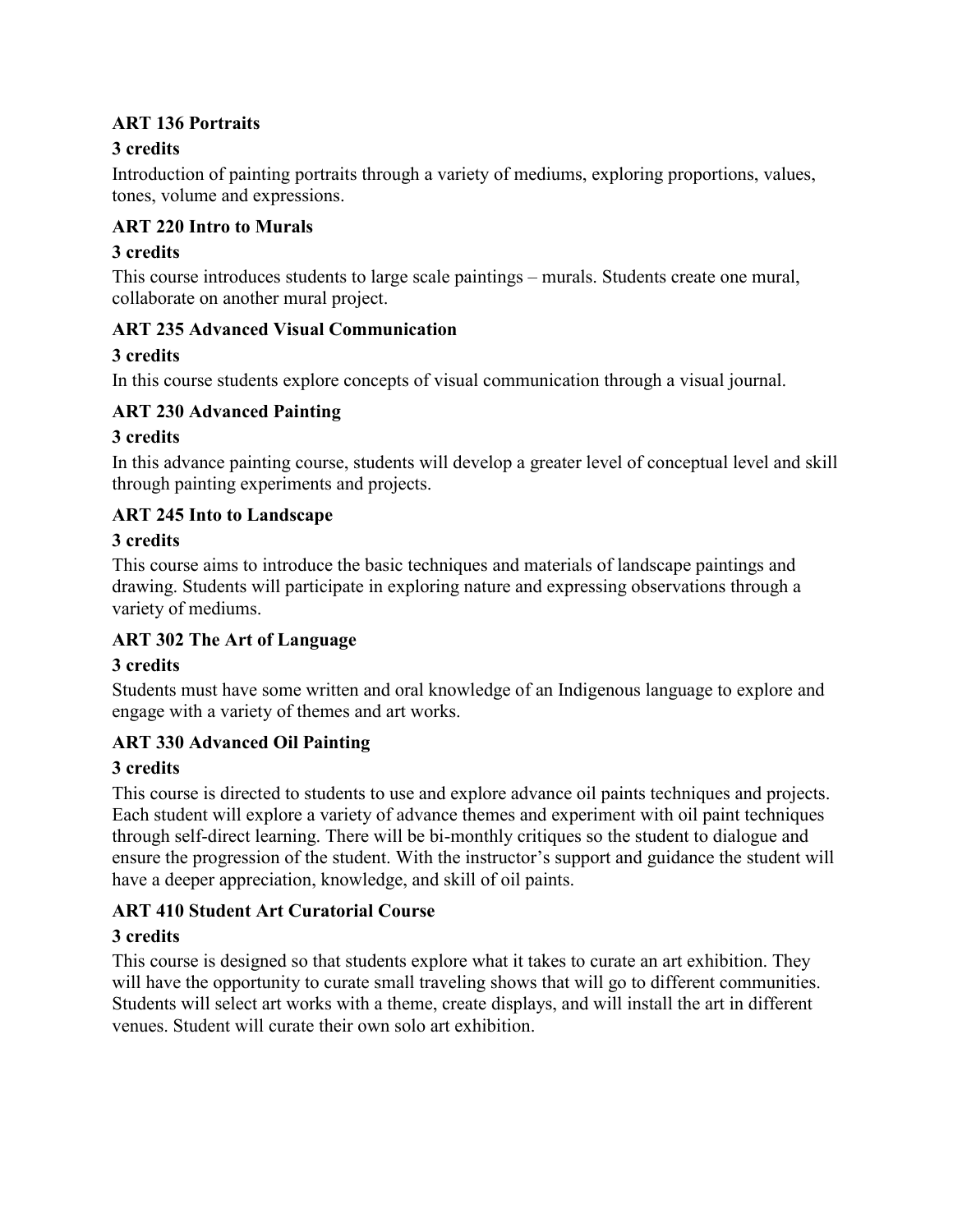#### **BADM 100 Office Procedures**

### **6 credits**

Office procedures in todays world encompass many areas such as: communicating effectively, managing time and resources, using technology, preparing communications, records management, handling financial procedures, planning meetings and conferences, using telecommunications, and much more. This course is designed to give the future office professional all the tools needed to succeed in todays busy world.

### **BADM 175 Computerized Accounting**

### **3 credits**

Using Sage 50 Accounting students will build a company and perform day-to-day accounting operations. This hands on course is designed to show students how to apply their accounting skills in a computerized environment.

#### **Prerequisite: ACCT 100**

#### **BADM 250 Presentations/Publications in Business**

#### **3 credits**

Students will use various popular software/online tools to explore the use of presentations and publications in todays busy business environment. This hands on course is designed to provide students with an opportunity to use technology in "real world" scenarios.

### **Prerequisite: ITCP 125**

### **BADM 275 Websites and Graphic Design in Business**

#### **3 credits**

Websites are an important tool in business as well as logos and other "branding" materials. Students will explore various popular software/online tools that they can use to develop exciting. productive websites, logos, etc.

### **Prerequisite: ITCP 125**

#### **BADM 300 Special Projects**

#### **6 credits**

Using case studies and office simulations students will get a chance to apply the knowledge they have gained to "real world" scenarios. To be completed at the end of the program.

#### **BICM 111 The Chemical Processes of Life 3 credits**

This course is an introduction into the basic systems of molecules and chemical reactions of life. By using the language and principles of chemistry, biology will be explained at the molecular level. Concepts of biochemistry among plants, molecules, animals and humans will be explored to demonstrate patterns and shared relationships. Indigenous science knowledge will be woven throughout to emphasize context and designs that complete the web of life.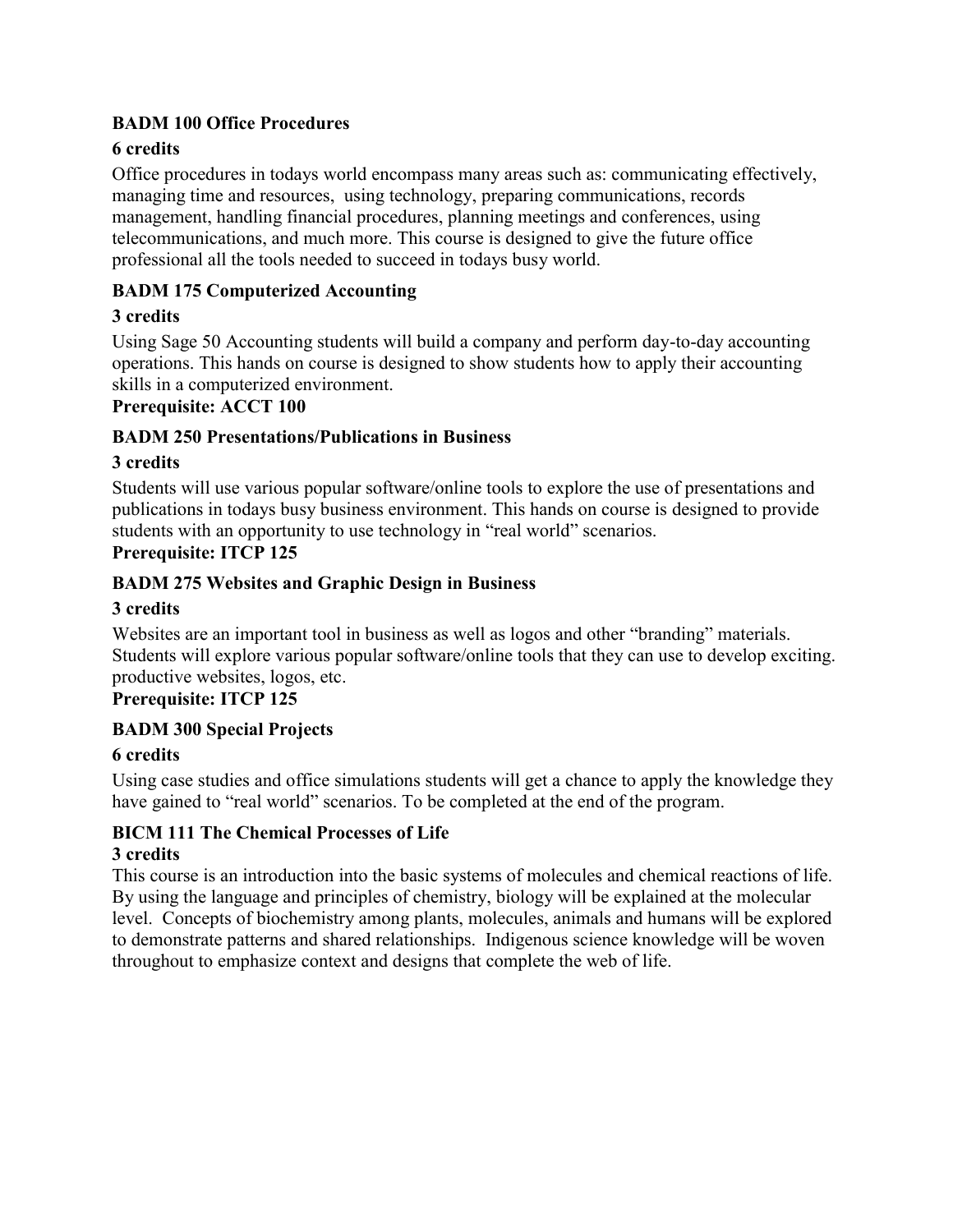### **BIO 200 Introductory Biology**

### **3 credits**

This course is an introduction to the scientific understanding of living organisms. A review of the chemical basis of life provides the foundation for studying cellular internal organization and functions, including energy conversions, selective permeability of membranes, and transmission, use, regulations and manipulation of hereditary information. The origins of life, processes involved in evolution and speciation, and primate evolution, are discussed. Enrichment through comparison with Indigenous understanding of the world is encouraged.

### **BIOL 300 The Basics of Life**

### **3 credits**

This course is designed to introduce and expand on the scientific theories and facts that explain the basis of life and relationships between living organisms. The area of molecular genetics, gene regulation, biotechnology, evolutionary history, the unity and diversity of life and their environments will be explored and demonstrated. Plant biology, animal physiology, defense and immune processes will be examined. Elders and Indigenous knowledge keepers will be invited to share Indigenous world views of the balance and purpose of life to support class discussions and explorations.

### **COMM 100 Communication**

### **3 credits**

This course emphasizes practical writing skills at the College level by developing skills in grammar and writing techniques. The course enhances the student's ability to reason, speak and write effectively. Completion of this course enables the student to successfully complete College-level papers and communication with other professionals.

### **COMM 200/ICS 100 Interpersonal Communications**

### **3 credits**

This two part course introduces students to more effective ways of communicating with significant others (co-workers, family members, etc…). In part 1, which emphasizes selfexploration and self change, students will learn how their present style of communication inhibits the communication process while also learning more effective communication strategies. In part 2, which emphasizes generic interviewing skills, students will learn each of the components associated with the interview process by reading about the skill, seeing a model of the skill in action, practicing the skill, generalizing the concepts of the training sessions in their daily interactions.

### **COMM 300 Counseling: A General Perspective**

### **3 credits**

Based on the concepts of "cultural intentionality", this course, while presenting an overview of the counseling process, emphasizes the acquisitions of skills that will help clients, "re-story" their outdated stories. This re-storying process facilitates emotional insights while promoting growth in the client ways of thinking, feeling and behaving. As the course progresses, students will also experience exercises and skill practice ideas that enhance understandings of self while also contributing to the development of their emotional intelligence.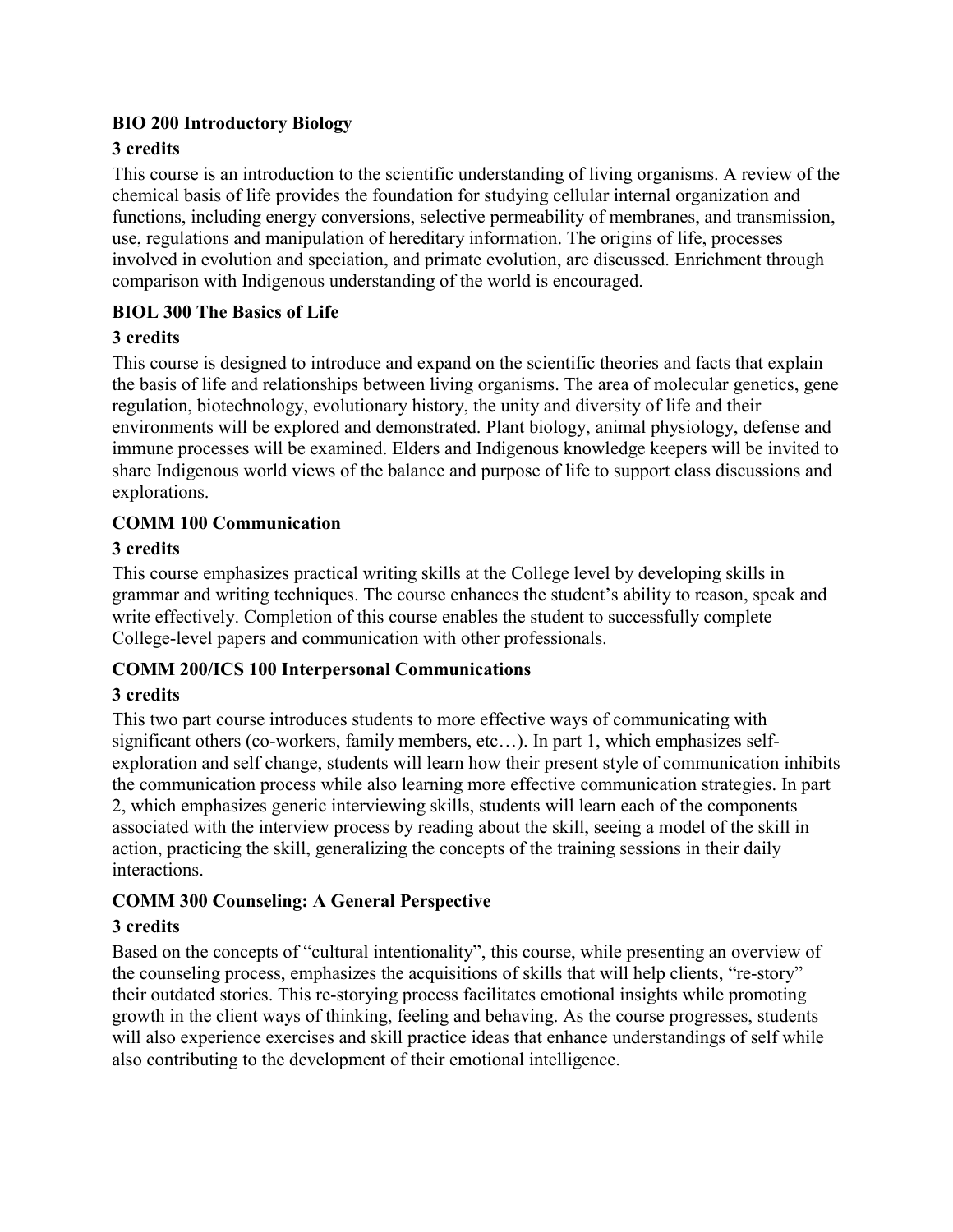### **COMP 125 Introduction to Computer Applications**

### **3 credits**

This hands-on course gives students a solid beginning in computer applications. It is designed to provide a working knowledge of today's common productivity software. The focus of the course will be on: basic terminology, using a windows operating system, keyboarding, Internet Explorer as a research tool, e-mail, using word processing software, spreadsheet software, and presentation software.

### **COMP 300 Computers in Business**

### **3 credits**

This hands-on course is designed to give students a working knowledge of today's common multimedia and design software as well as provide an understanding of digital technology. Students completing the course will have used publishing software to create brochures, newsletters, etc. Used web page creation tools to create and publish a web site. As well, students will use presentation and other software together to create an interactive presentation.

## **Prerequisite: COMP 100, 125, or 150**

### **COMP 325 Advanced use of Productivity Software**

### **3 credits**

This course is designed to give students hands-on experience using computer applications and relevant technology as it pertains to today's world. Focus of the course will be on the integration of technology for the purpose of document production, problem solving, and communication utilizing common word processing software, spreadsheet software, and database software.

### **Prerequisite: COMP 100, 125, or 150**

### **CREE 100 Introductory Cree**

### **6 credits**

Students will be able to speak and understand simple sentences in Cree using the communicative approach. Students will be able to increase cultural awareness of historical and contemporary lifestyles of Cree speaking peoples. Students will be able to make the Cree language an integral part of their general education by mastering the Cree syllabics and the Roman Orthography. This introductory Cree course serves as an introduction into Plains Cree (Y) dialect, emphasizing the communicative method of learning to speak and understand the Cree language. Students will be exposed to a variety of Cree cultural experiences and spiritual beliefs through active participation in ceremonies and various other activities.

#### **CREE 200 Intermediate Cree**

#### 6 credits

This course provides students with a review of the introduction to the Plains Cree "Y" dialect. The intermediate level will provide grammar and vocabulary and taught in both oral and written components. This course continues to introduce the student to formal grammatical structures of the Cree language using the Pentland orthography. Students are given the opportunity to develop the Cree language using sounds of the language and building the vocabulary through discussion related to the themes in the Intermediate Cree workbook and other topics as they arise.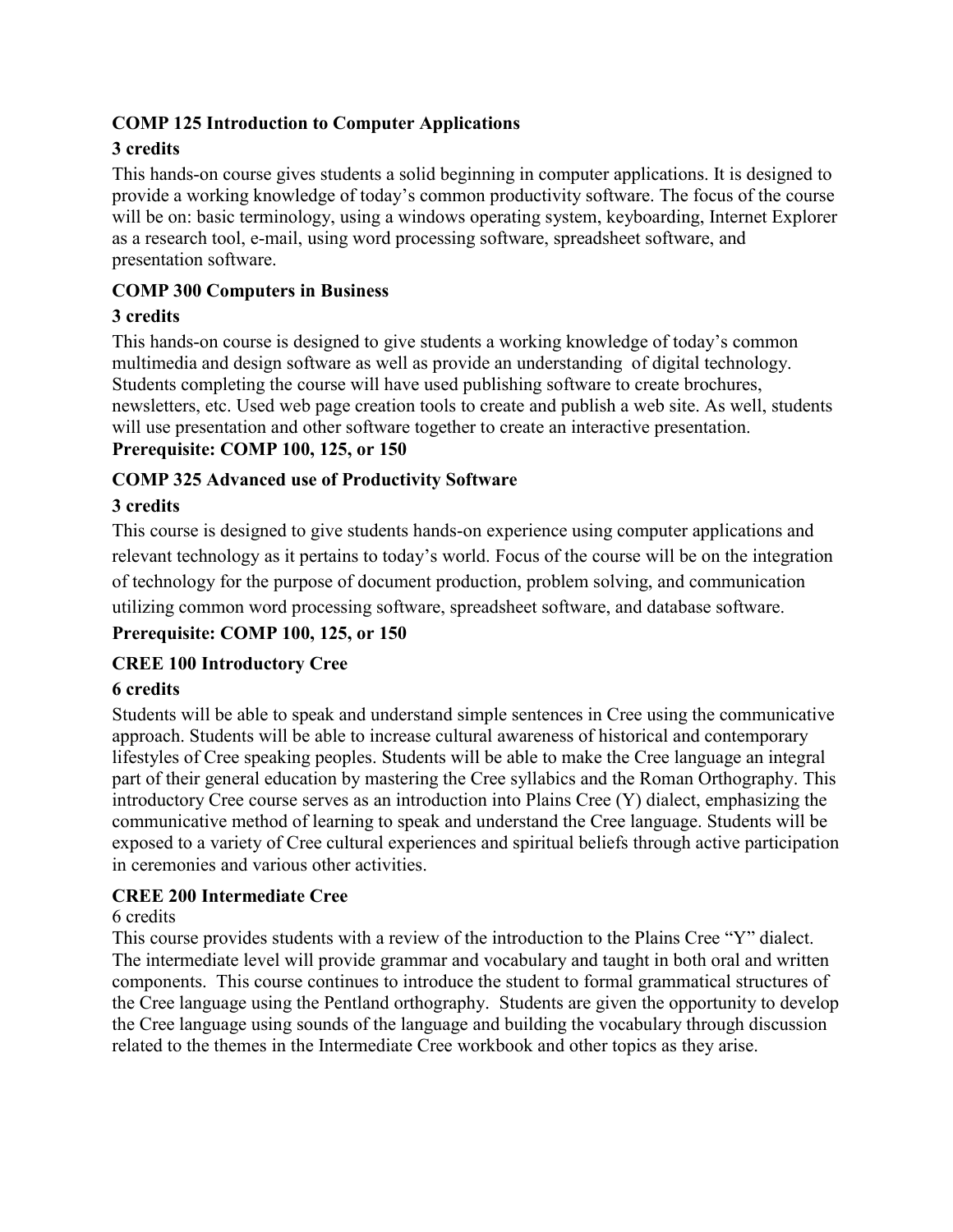#### **ELCC 100/ID 100 Family Dynamics 3 credits**

#### This course, a systematic view of the family, explores the shifting of family relationships as family members adjust to the demands associated with various phases of the family cycle. Throughout the course, particular attention will be paid to the unique needs of Indigenous families in the context of the historical trauma and the contemporary legacy of intergenerational trauma. By connecting course material to their own experience of the extended family system, students will gain a better understanding of how family members adjust their boundaries, their emotional connections and their roles as new members are added or as losses take their toll on the family unit. Finally, the impact of violence, remarriage, divorce, death, and chronic poverty on the family will also be explored.

### **ELCC 105 Developing Child**

### **3 credits**

Children advance through stages in their growth. This introductory course briefly examines the theories, principals and research into child development. The course will examine physiological, sociological and psychological theories can be applied in the day care. Emphasis will be placed on providing the students the tools to increase the self esteem of the children in their care.

### **ELCC 107 Child Guidance**

### **3 credits**

This two part course introduces students to more effective ways of communicating. In part 1, which emphasizes self exploration and self change, students will learn how their present style of communication evolved in the context of their family of origin which may reflect either a closed or open family system. As such students will learn how closed family systems inhibit the nurturing style of communication. Part 2, utilizing a problem solving child-centered philosophy, emphasizes the acquisition of skills that encourage children to interact more effectively with each other while also being accountable for their behaviors.

### **ELCC 110 Special Needs**

### **3 credits**

Many children in our communities are challenged with disability to learn. This course will explore a variety of special needs and discuss the awareness, the causes, the treatment and the methods of working with the challenged child. Special needs such as Fetal Alcohol Syndrome, Dyslexia, Depression and Mental Illness will be explored.

### **ELCC 111 Traditional Programs**

### **6 credits**

Our elders have a wealth of information that can be passed on to ELCC students. The elders will discuss the importance of the language and activities in maintaining our Cree/Dene culture. Students will be introduced to language, traditional teachings, ceremonies, activities, songs and stories that they will be able to use in day care program development upon graduation.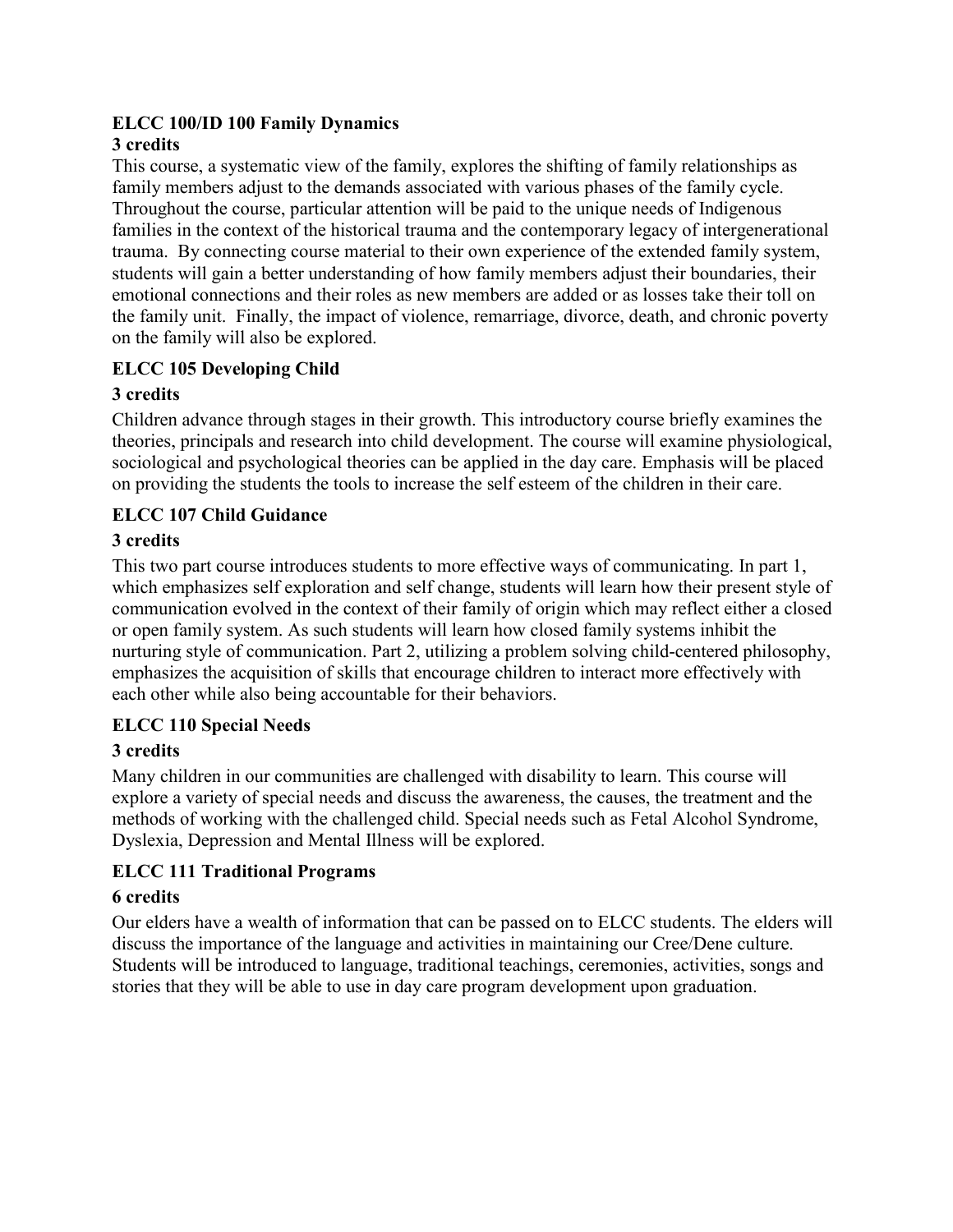### **ELCC 112 Practicum 1**

#### **4 credits**

Experiential learning is vital to ensure the students are able to apply the information they obtain on class. Students will be placed in day cares, schools and other appropriate agencies to apply the knowledge they have learned in the classroom and to learn from professional staff.

### **ELCC 113 Integration 1**

### **1 credit**

Students have the opportunity to discuss their practicums and to work together to overcome the difficulties and to celebrate the success of their venture into the working world. Areas such as application of regulations, behavior management and communication will be discussed. Resume preparation and career planning will also be reviewed.

### **ELCC 114 Learning Through Play**

### **3 credits**

Children learn a tremendous number of skills through play. Students learn different activities they can use with children to facilitate the learning process and encourage wellness and enforce physical and psychological development.

### **ELCC 115 First Aid / CPR**

### **3 credits**

It is vital that all day care workers have the knowledge and training to deal with medical emergencies in their employment. Students will be required to successfully complete accredited First Aid and Infant CPR courses applicable to employment.

### **ELCC 116 Preschool Programming**

### **3 credits**

Students will be introduced to the planning, development and implementation of preschool programs. Programs will be explored that are designed to foster creativity and learning in children and will explore areas such as art, drama, music and nature. The programming will incorporate culturally-sensitive material and students will be required to develop and apply their programs and evaluate their effectiveness.

### **ELCC 117 Addressing the Whole Child**

### **3 credits**

This course will examine safety, nutrition and health issues from a native perspective. Students will be introduced to issues that influence child development in First Nations and will examine what steps can be taken to assess and prevent child injury and disease through proper nutrition and proactive intervention. Taking into account the needs of individual students and communities the above courses will be adapted to fit their needs. Different communities have different needs and this program is designed to be flexible and adapt to the needs of the community, the students and their families.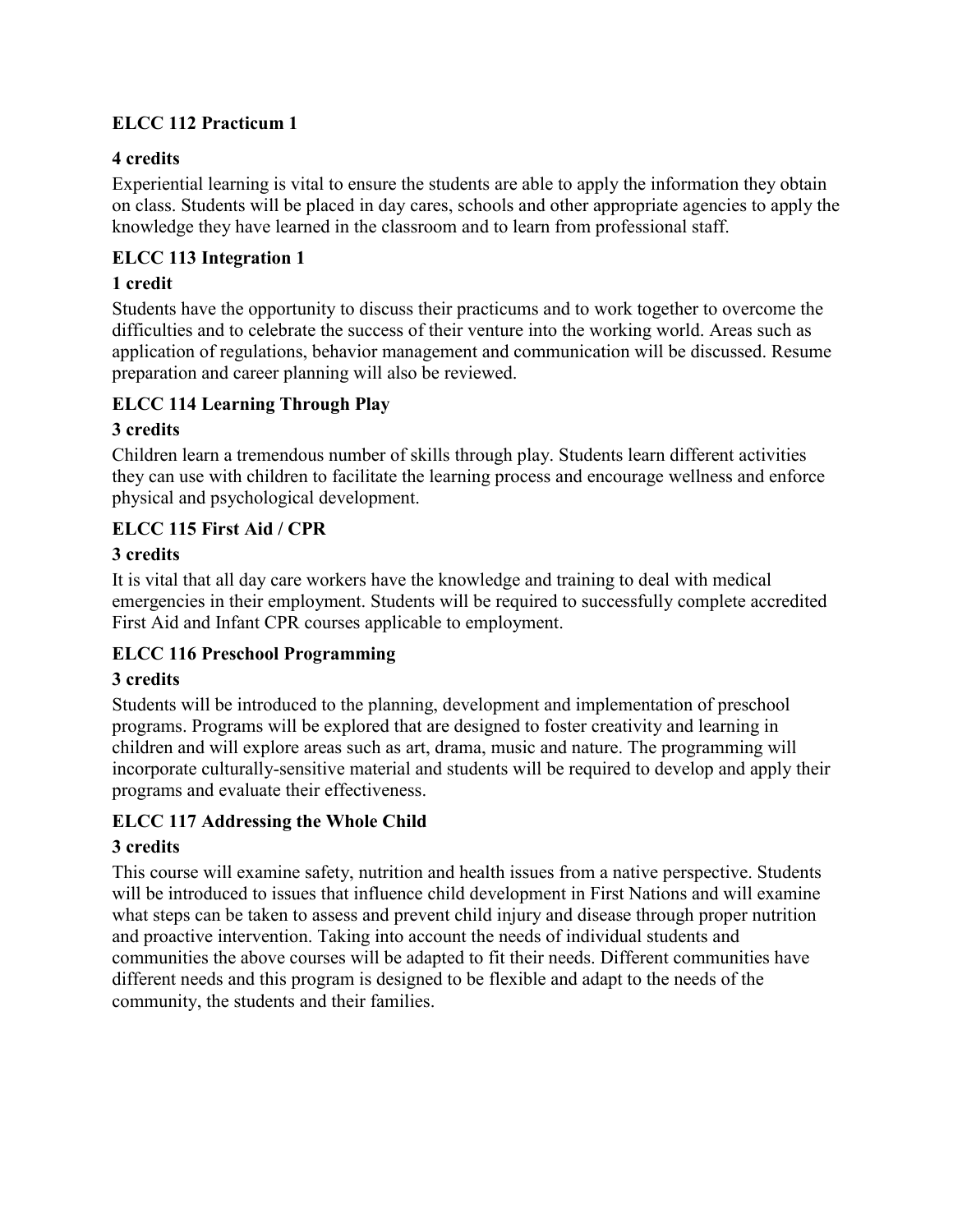### **ELCC 200 Team Building: Family and Community Connections**

### **3 credits**

Each person has been profoundly influenced by the family and community to which she/he belongs. To be an effective support and resource to parents, caregivers and teachers need to understand themselves and the families & communities they serve. This course will provide students opportunities to learn about their own growth and development, cause of dysfunction in families and ways to extend community connectedness to families in need.

### **ELCC 201 Leadership Behavior**

### **3 credits**

Students will learn about different leadership styles, the roles and responsibilities of leaders and the skills that exceptional leaders have demonstrated to accomplish their organizational goals. First Nations perspectives on leadership behavior will be presented. In working with children and their families, collaborative and teamwork approaches have shown the best results and so these will be studied closely. Students will be encouraged to articulate their own philosophy of Early Childhood education and connect it to best practices in childcare settings. This course and ELCC 217 are two sides of the same coin and, therefore, have many of the same topics. Tasks and assignments will be cross reference and used to provide practical applications.

### **ELCC 205 Developing Child**

### **3 credits**

This course is a continuation of ELCC 105. Key areas in developmental psychology will be studied in depth. This focus will be on linking theoretical knowledge and information to everyday best practices for children and birth through 12 years. The emphasis will be on finding the most current issues, concerns and implications in the Early Childhood field and relating those to First Nations situations.

### **ELCC 210 Guiding Exceptional Child**

### **3 credits**

This course is a continuation of ELCC 110. Students will focus on the most common exceptionalities like ADHD and FAS/E and Behavioral Disorders that children present with in regular Early Childhood settings. Students will learn how to observe and record behaviors, how to report to and support parents appropriately and how to guide them in seeking assistance. The bulk work will focus on how to adapt the environment, the programming and adult behaviors so that children with very challenging behaviors can be integrated successfully.

### **ELCC 211 Traditional Programming**

### **3 credits**

In this course students will strengthen their knowledge of Cree/Dene language and culture by using the Methodology Approach. This is a teaching technique that consists of engaging children in active language learning situations: learning through play. Comprehensive vocabulary and dialogues will be planned for themes of interest to young children. There will be balance between adults learning from Elders, and the making of teaching aids for use in ELCC group settings.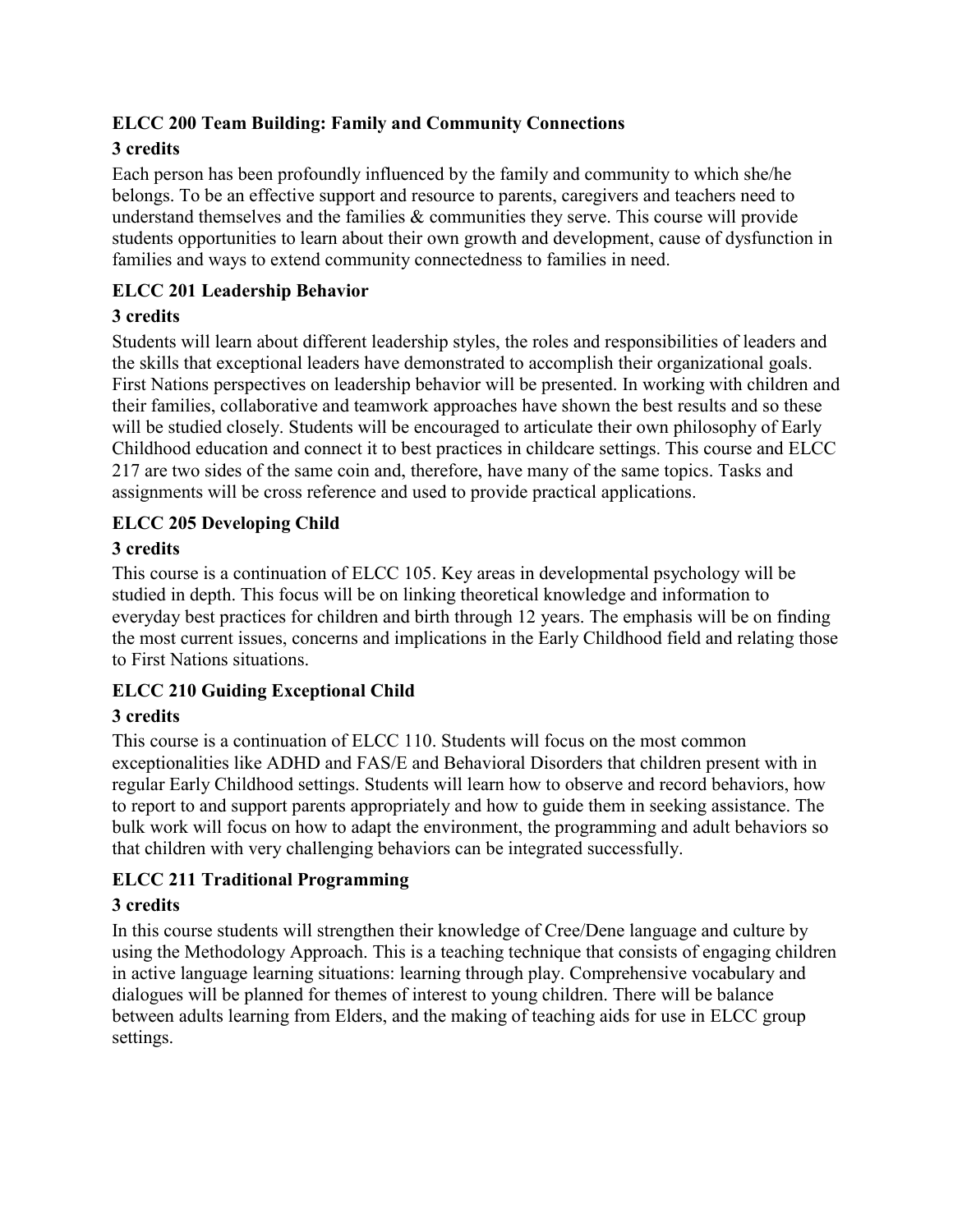### **ELCC 212 Practicum 2**

### **4 credits**

Experiential leaning is vital to ensure the students are able to apply the information they obtain in class. Students will be placed in day cares, schools and other appropriate agencies to apply the knowledge they have learned in the classroom and from the professional staff.

### **ELCC 213 Integration 2**

### **1 credit**

Students have the opportunity to discuss their practicums and to work together to overcome the difficulties and to celebrate the successes of their venture into the working world. Areas such as application of regulations, behavior management and communication will be discussed. Resume preparation and career planning will also be reviewed.

### **ELCC 214 Math, Science and Social Studies**

### **3 credits**

From birth young mind are learning the concepts and skills which adults later identify as Math, Science and Social Studies. Caregivers will plan and make curriculum materials and activities that will support children's cognitive development in such areas, as patterning, sorting, classification, seriation, number, temporal and spatial concepts, and in the acquisition of knowledge, skills and attitudes related of these subjects.

### **ELCC 215 Language, Literature and Literacy**

### **3 credits**

This course will provide and in depth look at how children learn language, communication, and cognitive skills. Particular attention will be paid to current methodologies used by speech language pathologists to assist children who have speech problems. Strategies for developing and enriching children's language will be practiced. Curriculum material will be explored and made. The early stage of emerging reading and writing will be presented. The focus will be on offering young children the integrated learning through play opportunities so crucial to later formal academic learning.

### **ELCC 216 The Creative Child**

### **3 credits**

Young children develop their creativity predicable sequence. In this course adults will learn to facilitate this development by providing the environment, materials and time to enhance a child's individuality, self-esteem and self-confidence. Adults will learn hoe to foster the child's unique self-expression in all creative experiences afforded by art, music, dramatic play and movement.

### **ELCC 217 ELCC Administration**

### **3 credits**

This course and ELCC 201 are two sides of the same coin. Students will integrate their knowledge, skills and attitudes gained in the other courses to prepare a comprehensive Service Plan and Licensing Application for a Daycare Center. The requirements for this task are contained in the Alberta Family and Social Services documents: Guidelines for obtaining a day care facility license, and Guide to developing a service plan. Students will be working closely from the Day Care licensing Policy Manual.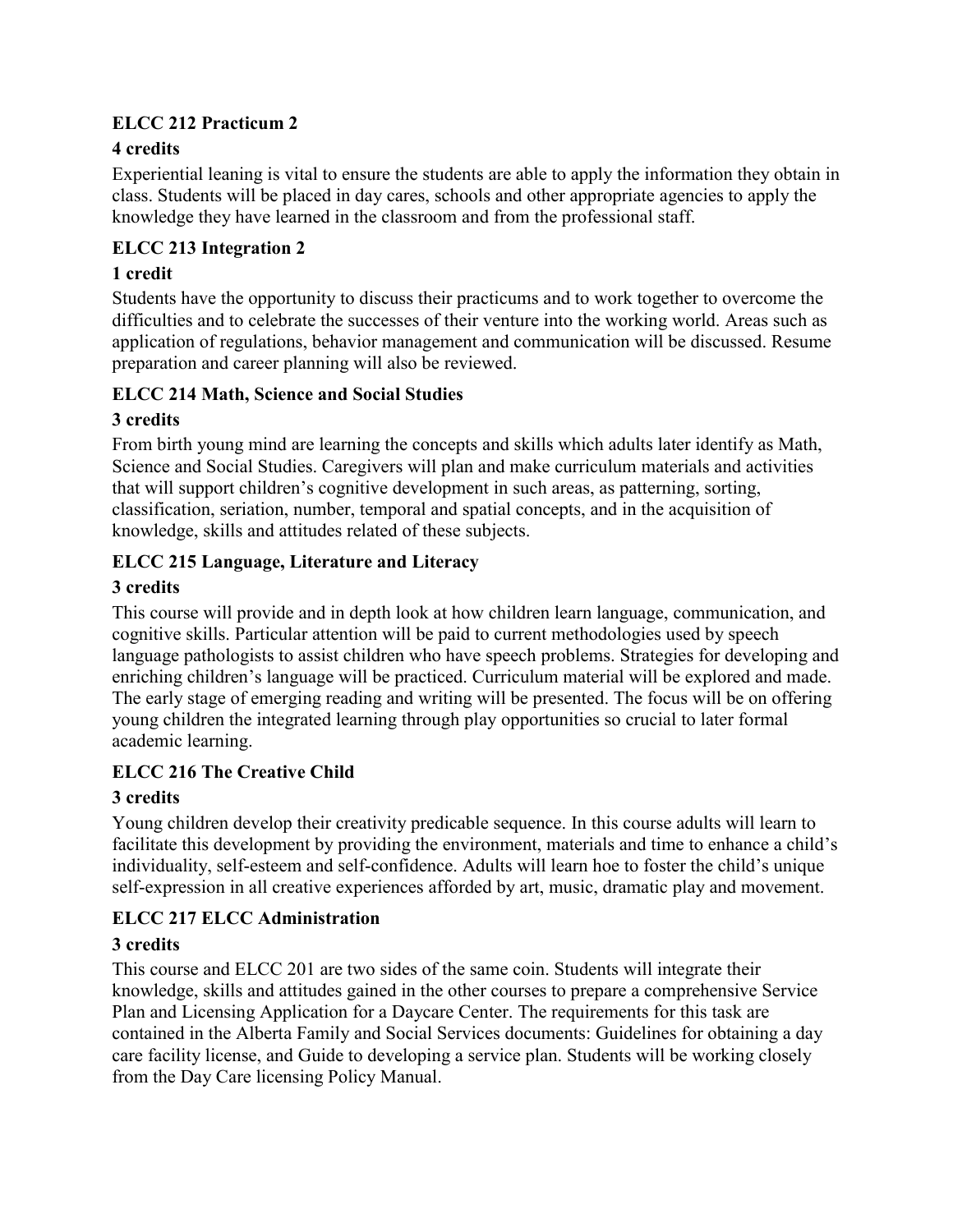### **ELCC 218 Introduction to School Age Programs**

### **3 credits**

In this course programming for children in Out of School Care will be developed. Issues and concerns related to the 6 to 12 year olds will be discussed. Practices, policies and guidelines available for the City of Edmonton will be used as a basis (it is the most comprehensive guide available and it is updated regularly). However, the Cree Language and culture will be focused on in every session.

### **ELCC 312 Practicum 3**

### **4 credits**

As required for Daycare Level 3 certification, students will be doing 200 hours of work in Early Childhood settings. They will 15 hours of debriefing in the Integration Seminars. For those students who have engaged in part time studies and are employed in settings working directly with young children, supervised worksite practicum can be arranged. A detailed daily planning journal, Resource File and Portfolio will form the basis of the Supervisor's evaluation. Plus, at least three detailed on the job evaluations must be assessed before credit for competence can be awarded.

### **ELCC 313 Integration 3**

### **1 credit**

Students have the opportunity to discuss their practicums and to work together to overcome the difficulties and to celebrate the successes of their venture into the working world. Areas such as application of regulations, behavior management and communication will be discussed. Resume preparation and career planning will also be reviewed.

### **ELCC 412 Practicum 4**

### **4 credits**

As required for Daycare level 3 certification, students will be doing 200 hours of work in Early Childhood settings. They will do 15 hours of debriefing in the Integration Seminars. For those students who have engaged in part time studies and are employed in settings working directly with young children, supervised worksite practicum can be arranged. A detailed daily planning journal, Resource File and Portfolio will form the basis of the Supervisor's evaluation. Plus, at least three detailed on the job evaluations must be assessed before credit for competence can be awarded. For students who have received 75% or more in previous practicum and who have experience working directly with children in Early Childhood settings, there may be an option to do Practicum 4in a "Homevisitor" program (INVESTINKINDS) currently being designed in this program.

### **ELCC 413 Integration 4**

### **1 credit**

Students have the opportunity to discuss their practicums and to work together to overcome the difficulties and to celebrate the successes of their venture into the working world. Areas such as application of regulations, behavior management and communication will be discussed. Resume preparation and career planning will also be reviewed.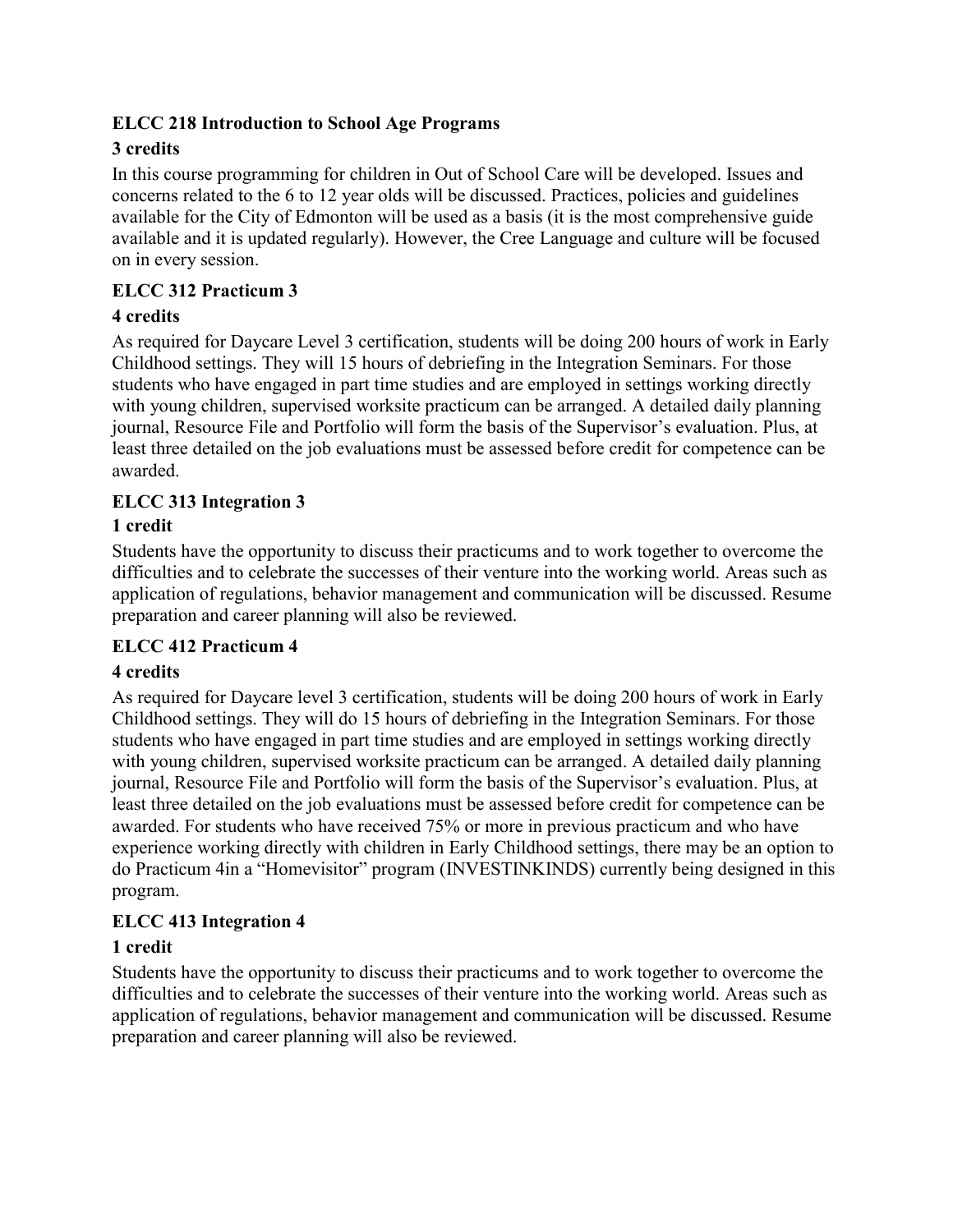### **ECON 100 Community Economics**

### **3 credits**

This is an introductory course in community economics and development. Primary emphasis will be placed on familiarizing students with the language and concepts associated with market economics and its relationship to community development. Rather than focus strictly on capitalist theory and objectives, this course will also offer students some alternative views and systems for their consideration. Given socio-economic impacts of globalization on local communities, this course will also make students aware of social and political dimensions of international trade and the effects of multinational corporate behavior on individuals, communities, and the environment. The intention is to promote critical analysis of the economic life students live in with the view towards challenging them to think about measures they might use to promote a culturally and environmentally sustainable form of economic organization.

#### **ECON 300 Model Economics**

### **3 credits**

In this course students will examine alternative models to establishing economic structures within the community including cooperatives, bartering systems, multi-cultural approaches and philosophies of economic relations. Examples will be drawn from First Nations communities, Mondragon, and Mauritius. This course will be offered in the third of fourth year of the degree program, and linked with the Business Development Co-op course.

### **ENG 100 Critical Readings and Writing: Prose Forms**

### **3 credits**

This is a three-credit course which aims to develop students' appreciation of literature, to expand their critical thinking skills, and to give them practice in effective essay writing. The text cover mainly nineteenth and twentieth century works; half of these are by Native writers. English 100 examines short stories, essays, and novels; about forty percent of class time is given to instruction in writing.

### **ENG 110 Critical Readings and Writings: Plays & Poetry**

### **3 credits**

English 110 is a three-credit course which aims to develop students' appreciation of literature, to expand their critical thinking skills, and to give them practice in effective essay writing. The text cover mainly nineteenth and twentieth century works; half of these are by Native writers. ENG 110 examines plays and poetry. About one third of class time is given to instruction in writing, including doing research.

### **ENG 200 Reading and Writing Skills**

### **3 credits**

The major objective of this course is to help students improve their reading and writing ability to a capacity to whereby they can write effectively in a business context. As students progress through this course their writing skills will improve, they will increase their vocabulary, and improve the reading comprehension. In addition, students will pay attention to sentence, paragraph and essay structure and students will be guided through a systematic grammar review.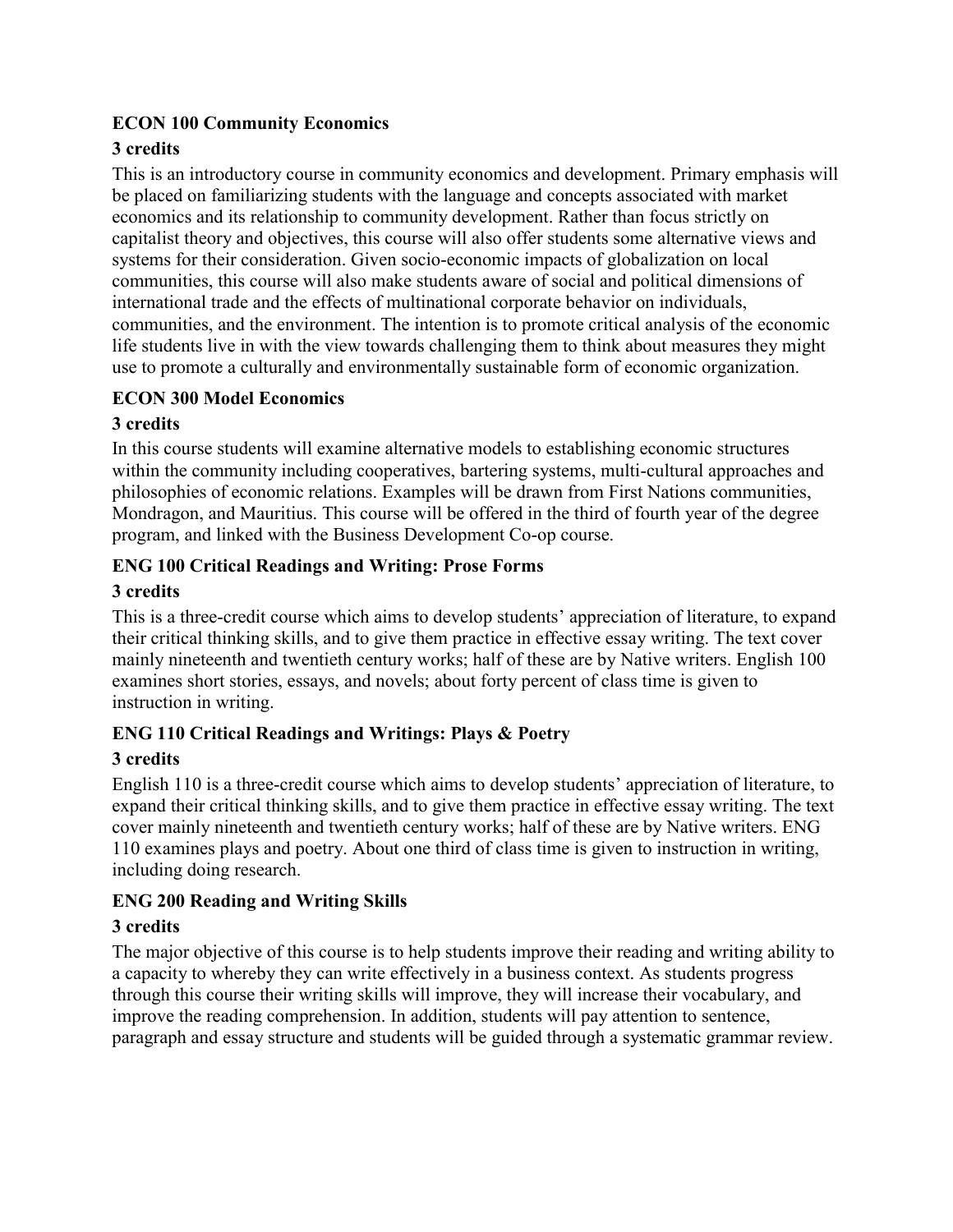#### **ENG 210 Business Communication**

### **3 credits**

This course deals primarily with written and oral communication in a business context. In addition to continuing review of grammar and vocabulary, the philosophy of communication will be addressed early in the semester. A writing model will be introduced, which will assist the student in writing all form of business correspondence, from letters and memoranda and to proposals, summaries and reports. Communication with colleagues, community members and government agencies will be discussed, in both a written and oral context.

### **ENG 275 Introduction to Essay Writing**

### **3 credits**

ENG 275, a university level essay writing course, is designed to teach students a systematic approach to writing essays. By carefully reading the essays of established authors, students discover how a clear sense of audience and purpose dictates the rhetorical strategies utilized by these writers. Through the study of these strategies, students learn that good writers adapt diction, detail, emphasis, content, tone, and style to suit both audience and purpose. Having gained an appreciation of this adaptation process, students will be expected to apply this knowledge to their own writing style. To enhance their writing style, students will also review varied sentence patterns, concise sentences, forceful sentences, effective paragraphs, and other strategies associated with effective editing and revision.

### **FAM 300 The Family Life Cycle**

### **3 credits**

This course, a systematic view of the family, explores the shifting landscape of family relationships as family members adjust to each phase of life cycle. Throughout the course, particular attention will be paid to the unique needs of aboriginal families relative to each of the life cycle phases. By connecting theory to their own family experience, students will gain a better understanding of how family members adjust their boundaries, their emotional connections and their roles as new members are added or as losses take their toll on the family unit. Additionally, the impact of violence, remarriage, divorce, death, poverty, chronic illness and other environmental factors on the family will also be explored. **Prerequisites: ENG 200**

# **FAM 350 Family Relationship Development**

### **3 credits**

This course explores the nature of intimate relationships from a family systems perspective as well as a psychological perspective. The family systems perspective provides students with a better understanding of the varied relationship patterns (triangles, cut-off, conflict, etc.) that couples/families inherit as relationship templates from prior generations, as well as the process of changing these patterns. Additionally, due to the variety of stresses families are forced to cope with addictions, divorce, souse and child abuse, etc., this course also explores the impact of trauma and addiction on intimate relationships, the healing process that helps transforms victims into survivors which is (a perquisite to healthier relationships), and the nature of healthy intimate relationships.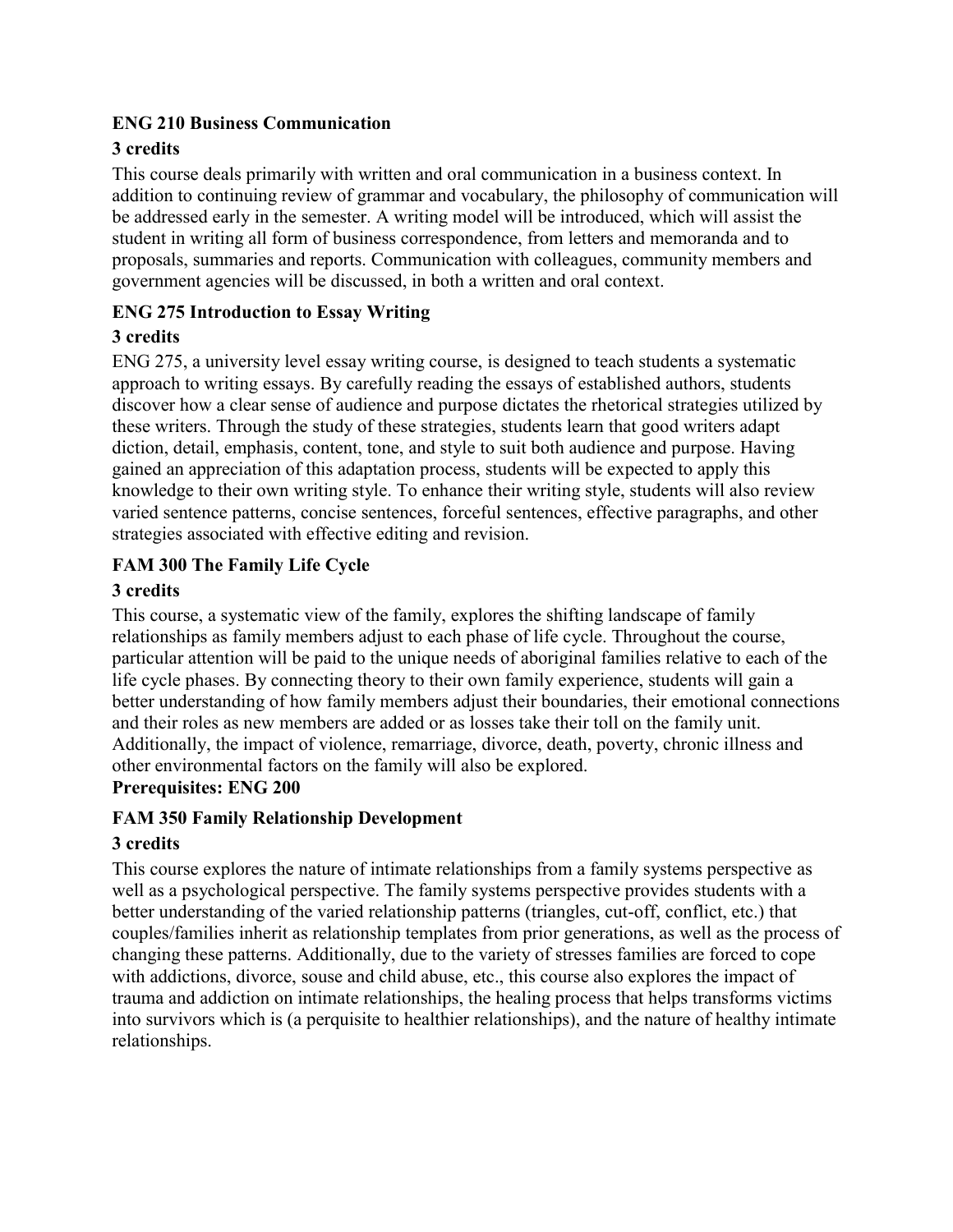## **HLTH 301 Alternative Therapies-Health and Healing in the 21st Century**

### **3 credits**

This course is an examination of diverse models and paradigms of nutritional wellness and healing. A review of alternative and wholistic practices will emphasize the research and critical thinking that support healthy lifestyles. A combination of theoretical, practical, and experiential dialogue and Oral Tradition.

### **HLTH 401 Natural Foods and Nutritional Healing**

### **3 credits**

This course will build on the Oral Traditional Cree diet. Research presented on the natural food industry, organic foods, vegetable gardening, the gathering , the preparation, production & distribution of food will be examined. Environmental medicine, Healing, & disease will be presented, researched and evaluated. As a practical application of course material, students will participate in supervised cleansing treatments and specialized diets to improve their personal health and well being. The benefit, challenges and applications of nutritional therapies and nutritional supplementation will be explored. Specific attention will be given to the Traditional Cree Spiritual teachings on food, ceremony and community and it will guide the student's learning throughout the course.

### **HLTH 403 Environmental Health and Healing**

### **3 credits**

This course addresses issues that involve the earth, our relationship with it, and the health we experience as a result. It will introduce the Gaia / Indigenous philosophy / world view of the natural world (Mother Earth) as a whole, organized, interrelated and self regulating "super organism". Research will be presented to discuss the concept of a "deep ecology" and its relevance to Indigenous Natural Law. The general environmental health effects of pollution (air, water, soil, food, electromagnetic stress, etc.) on our immune system will be considered, and species extinction, climate change and bio-technology will be evaluated. The wholistic perspective will include the environment, and the interface between the individual and the environment as living dynamic components having both positive and negative impacts.

### **HLTH 410 Women's Health Matters**

### **3 credits**

This course is an explanation of women's health issues balanced by traditional Cree knowledge. Topics will include common pathologies and their contributing factors, prevention, and the dynamics of physical, mental, emotional, and spiritual.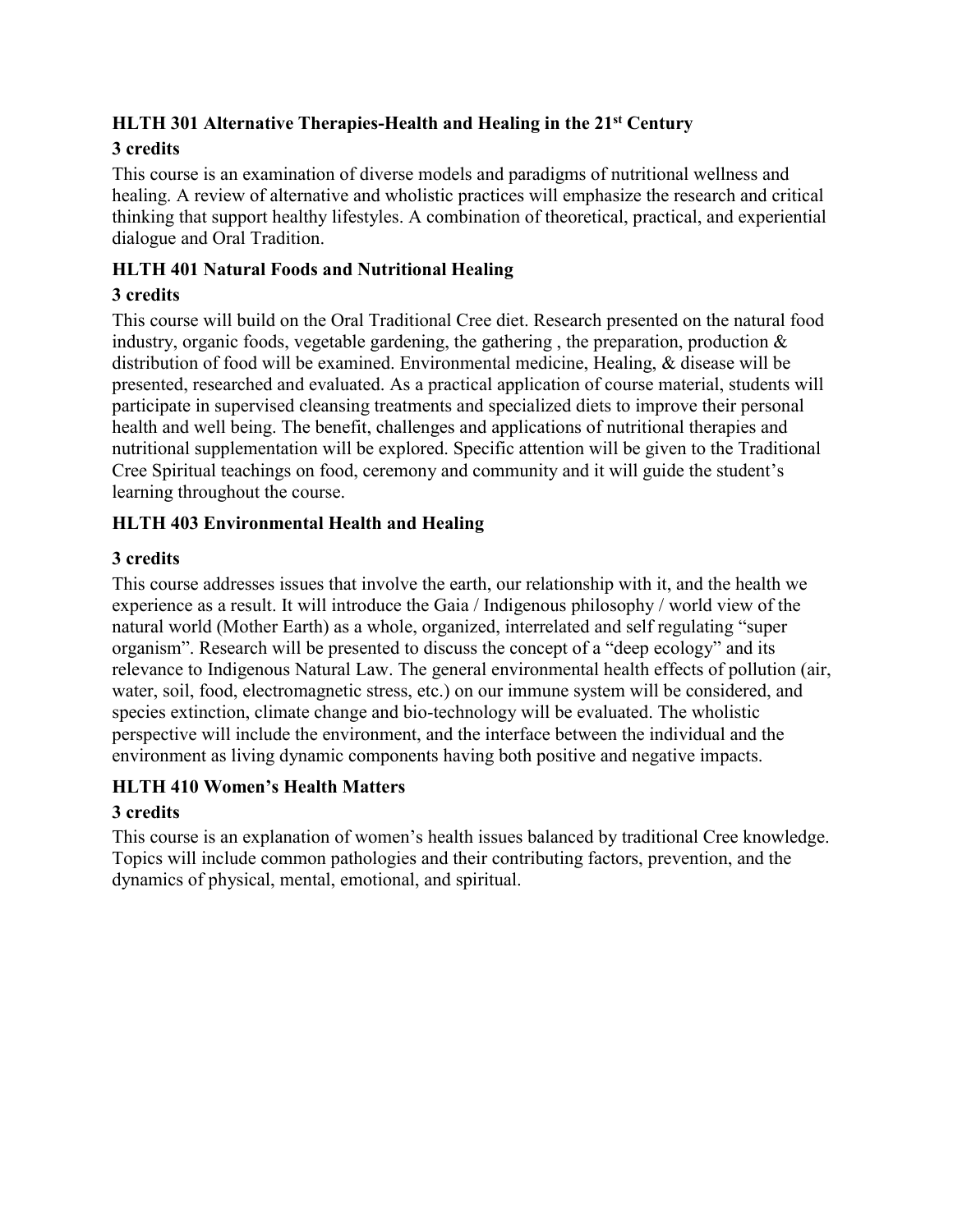### **HLTH 430 kiskinohamakewina (Teachings)**

### **3 credits**

This course is a course about "Showing Knowledge and a Coming to Know" – it's a journey, a process, - that encompasses community, spirituality, ceremony, a way of thinking, knowing and living. Indigenous Science is an orientation and deep connections to our relationships with the Land, the Cosmos and All Living Things. It is this ethical participation with nature, the land and each other that forms the framework and context of kiskinohamakewina. The theory, philosophy and knowledge shared and reflected in this course will be primarily from the Cree, Dene and Blackfoot traditions but will also give mention to our relatives from the south. This course will build on active participation in the circle and will include local knowledge contributions through Elders, story keepers, healers and knowledge holders from the community, honoring the Oral Tradition.

### **ICS 100/COMM 200 Interpersonal Communications**

### **3 credits**

This course introduces students to more effective ways of communicating with significant others (co-workers, family members, etc…). In Part 1, which emphasizes self-exploration and selfchange, students will learn how their present style of communication inhibits the communication process while also learning more effective communication strategies. In Part 2, which emphasizes generic interviewing skills, students will learn each of the components associated with the interview process by reading about the skill, seeing a model of the skill in action, practicing the skill, and generalizing the concepts of the training sessions in their daily interactions.

**IKM 100-a Mentorship 1+Lab IKM 100-b Mentorship 2+Lab IKM 100-c Mentorship 3+Lab IKM 100-d Mentorship 4+Lab**

### **3 credits**

The mentorship courses are research-based courses. The learner  $\&$  the mentor will develop  $\&$ implement general & specific learning objectives for implementation with the program coordinator. The learning objectives will reflect the mentor/learner relationship, as well as the overall objectives identified by the mentor & learner.

### **ISL 100/200 Independent Studies**

### **3 credits**

This course is designed to allow students the opportunity to pursue studies in an area of personal interest. Students can choose from a series of short workshops or design their own in-depth research project related to leadership& management within the Aboriginal community. This Course promotes self-directed learning.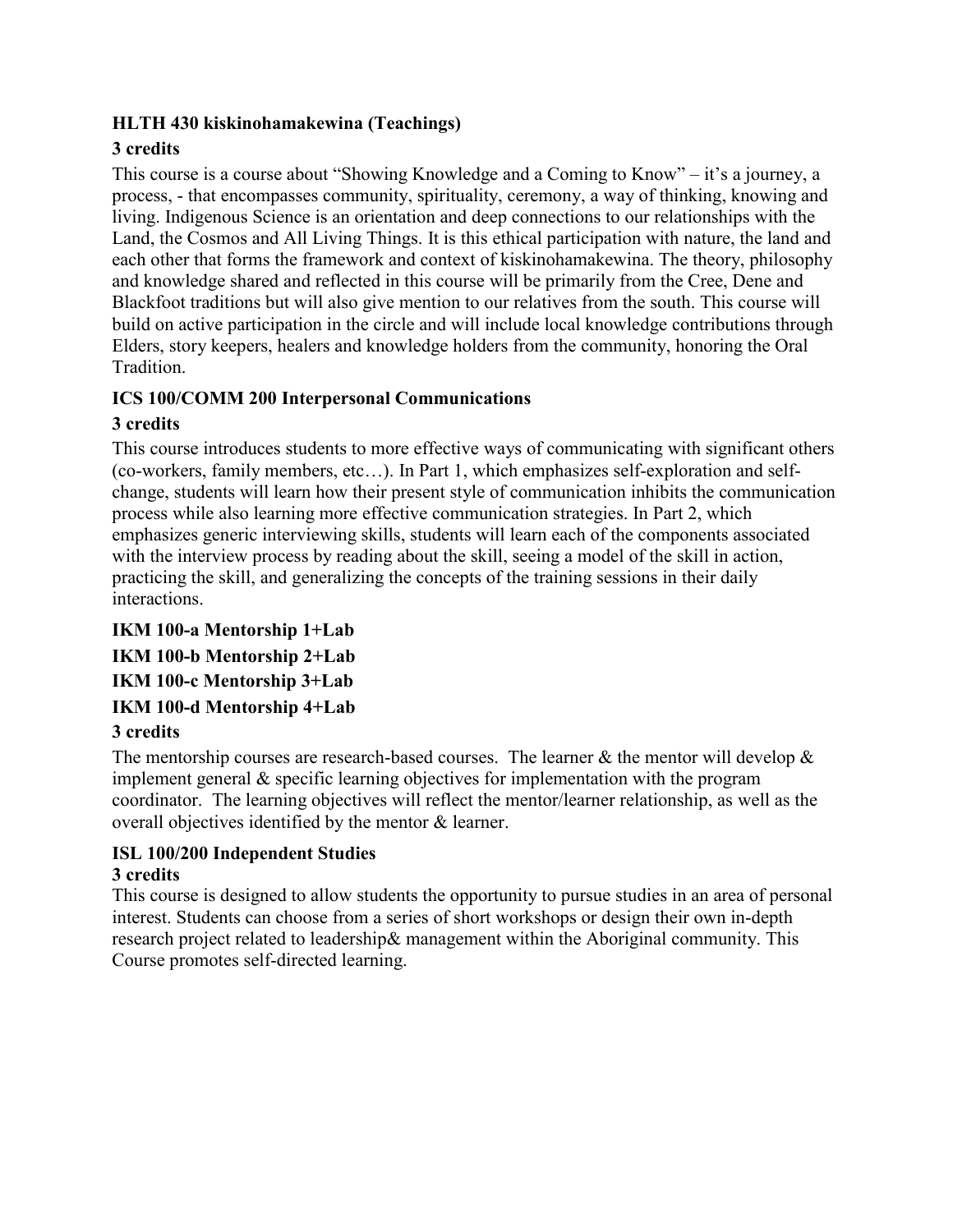# **ITCP 125 Introduction to Computers**

### **6 credits**

This hand on course gives students a solid beginning in computer technology & applications. It is designed to provide a working knowledge of today's productivity software, operating systems, & hardware. The focus of the course will be on: basic IT terminology, using windows operating system, keyboarding, Internet Explorer as a research tool, e-mail, security, Green IT & preventative maintenance. We will also take a brief look at using word processing, spreadsheet & presentation software, software installation, compatibility issues & common errors.

### **ITCP 205 Introduction to Programming**

### **3 credits**

This course will introduce students to the concepts of problem-solving & computer programming. Topics include the program development life cycle, developing algorithms (using flow charts & pseudocode), control structures, top-down development & modular design, functions, strings, arrays & structures. We will also features an introduction to procedural programming using a modern programming language, such as  $C++$ . The structure & operation of a computer will also be discussed.

### **ITCP 215 Fundamentals of Databases**

### **3 credits**

This course introduces and defines the terminology, concepts, and skills you need to understand database objects, security requirements, graphical tools, T-SQL scripts, and writing database queries, in addition to executing stored procedures. The course is designed to help students seeking to learn the fundamentals of relational databases, database management systems, and database components. (It will also help students to prepare for Exam 98-364, part of the Microsoft Technology Associate (MTA) certification.)

# **ITCP 250 Upgrade & Repair of PC's + Networking**

### **6 credits**

This course will give students a hands on introduction to the repair and preventative maintenance of personal computers. The focus of this intensive training program will help to prepare student for the computer based  $A+$  exam by providing them with the knowledge and tools necessary to configure, install, diagnose, repair, upgrade and maintain computers and associated technologies.

### **ITCP 255 Website Design and Implementation 3 credits**

This course covers the fundamentals of Internet programming and website design and development. Topics covered include the principles governing the proper design of websites, HTML, client-side scripts and other authoring tools.

#### **ITCP 325 Advanced Use of Productivity Software & OS 6 credits**

This advance course is designed to give students hands on experience on how to use and support computer applications and relevant technology as it pertains to today's world. Focus of the course will be on the integration of technology for the purpose of document production, problem solving, and communication utilizing common word processing, spreadsheet, database and graphic design software.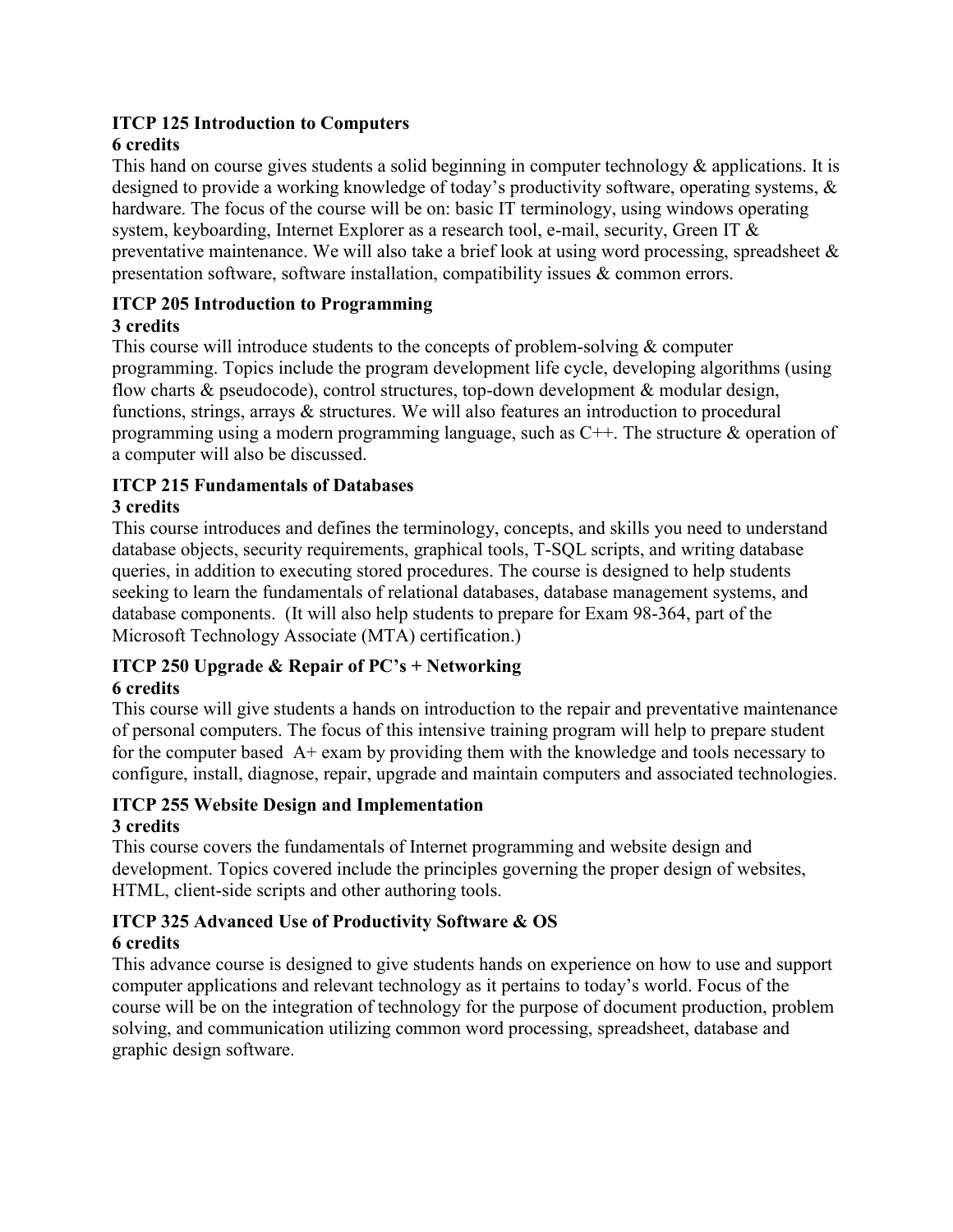#### **ITCP 360 Special Projects 6 credits**

This course is designed to give students an opportunity to use the knowledge that they have gained over the period of two terms to develop a solution to a problem or an issue that is accruing in their communities that can be solved with Information Technology.

### **IYIS 100 Beginner's Cree**

### **3 credits**

A course for beginners, presupposing no prior knowledge of Cree; emphasis will be in the oral/aural communicative use of Cree rather than on a knowledge of grammatical terminology and paradigms.

### **IYIS 101 Cree Identity and World View**

### **3 credits**

This course, partially conducted in Cree, will focus on the pre-contact and post-contact history of the Cree people. This course is intended to assist students in gaining a deeper understanding of themselves as members of the Cree Nation. We will explore the cultural and social past of the Cree people through linguistic, oral, visual, and written documentation. This course will also rely on oral traditions told by visiting Elders. Texts used for the course will be materials written in the language, both manuscript and published sources. While material, pictorial, and taped collections in local repositories will provide some of the resources, students are required to seek out their own primary sources of information such as elders and undocumented materials.

### **IYIS 103 Land-based Learning**

### **3 credits**

The purpose of this course is to provide opportunities for meaningful dialogue with Cree Elders and helpers into the interconnected significance of land, place, and story. Place-based learning instills an environmental consciousness whereby an understanding of food sovereignty, gathering plants intentionally knowing their medicinal qualities, and embracing wāhkōhtowin by valuing our relationships with the natural world are intended outcomes.

### **IYIS 105 The Impact of Colonization**

### **3 credits**

This course examines historical and contemporary issues influencing the leadership and management environment. Students will come to understand community relationships and structures. The Course analyses leadership and management from general And First Nations perspectives. The content provides the exploration of self-evaluation and critical thinking. Students will examine an develop personal mission statements. In this process, they explore their own vision and perceptions of leadership/management as they strengthen their presentation skills.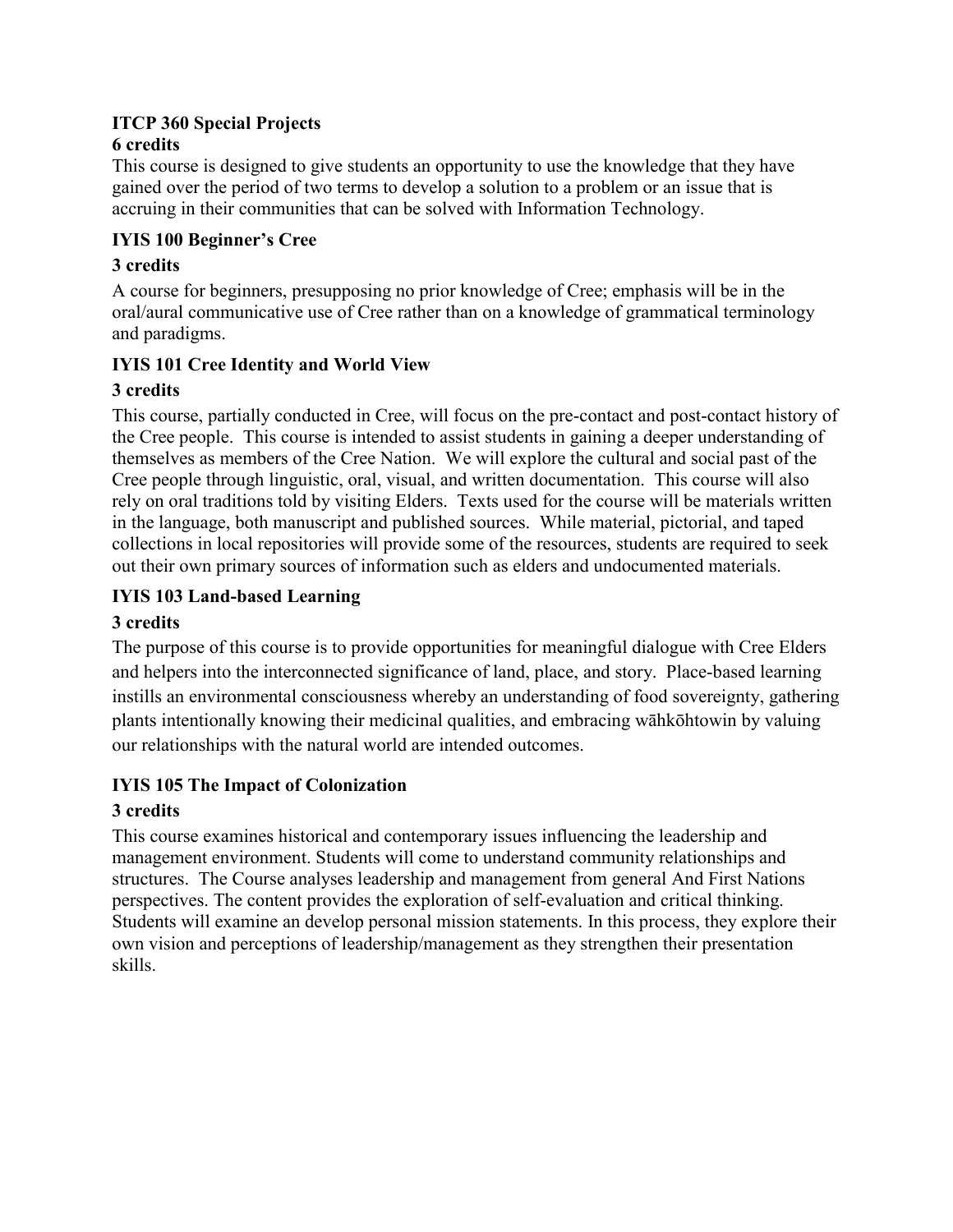#### **IYIS 109 Independent Studies 3 credits**

This course is designed to promote students taking ownership of their own language learning process. It is the intention of this course to prepare students to be able to identify process and methods which will enable them to actively direct their language learning journey. Students will identify language related goals and to develop a plan; build language relationships; examine language barriers and evaluate their process and progress.

### **IYIS 110 Treaties & Governance**

### **3 credits**

This introductory course is designed to examine the Treaties from two perspectives; the First Nations' and Canada (British Crown). The Instructors will provide an overview of definitions, key legislation, policy and legal developments which shape the relationship between Aboriginal and Canadian governments. The primary focus for the discussion will be Treaty 6 (1876). We will examine the events leading up to the negotiation and singing of the treaty, review and discuss the implementation of the treaty and identify areas which require more work .The secondary focus of the course is on First Nation Governance. We will examine this topic from historical a contemporary perspective. We will look at issues of governance, i.e. lands, membership resources and rights inherent to the spirit of intent of Treaty Six and how they are defined by non-First Nation ligation, policy and laws. A special feature of the course is the oral emphasis, in both course delivery and course content. Elders will be invited to participate and provide knowledge and wisdom on treaties and governance. There will be limited reading requirements however, students are expected to provide written assignments on the content of weekly lectures. To achieve maximum results, students are expected to ask questions and seek information on issues of interest or concern to them.

## **IYIS 111 Language Learning Process**

### **3 credits**

This course will challenge students to explore language learning as an individual and personal experience. Students will be expected to examine the barriers that keep them from completing program work and explore solutions to enable success. Students will also explore their responsibility as learners and develop concrete strategies to improving their language acquisition outside of the class. They will also be asked to prepare material to enhance their language learning experiences thereby taking ownership of their language learning journey.

### **IYIS 114 Methods of Language Acquisition**

### **3 credits**

In this introduction to Cree immersion course students will be introduced to language learning with the goal of improving their ability to use the language (speaking, compression. reading and writing). Participants (language learners and helpers) will also explore the process and paradigms which undermine or support the acquisition of language skills in adults. Since all lessons will be provided through participation and interaction, it is critical for students to attend classes daily.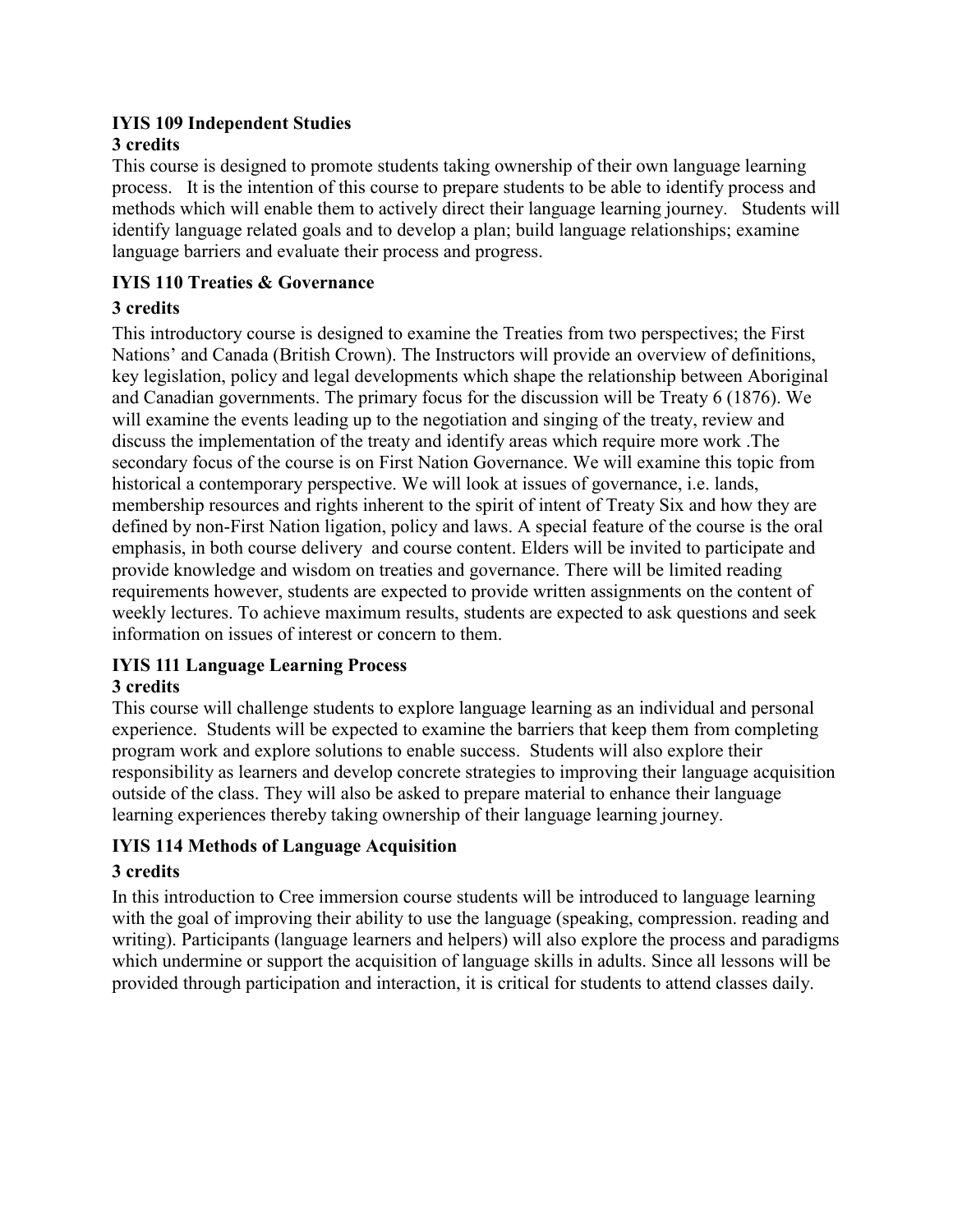### **IYIS 115 Cree Language**

### **6 credits**

In this innovative seminar style courses, students will be introduced to diverse methods for language acquisition, with the goal of improving their ability to use the language (speaking and comprehension) and launching a long term language learning plan. Participants (language learners and helpers) will also explore the process and paradigms which undermine or support the acquisition of language skills in adults. This will be a process oriented learner directed class balancing individual and collective activities, with an emphasis on oral tradition. Elders and fluent speakers will be language helpers. This course is designed for student with little or no knowledge of the language. The aims are listening comprehension and basic oral expression.

### **IYIS 116 Intermediate Cree 1**

### **3 credits**

This course is essentially oral. Its gal is fluency through conversation, drill storytelling, class presentations and audiotapes. Class will also include the study of grammar, structure, vocabulary, and work formation. This course will be delivered concurrently in the first semester with IYIS 115.

### **IYIS 117 Intermediate Cree 2**

### **3 credits**

This course is a continuation of intermediate Cree 1 in its emphasis on fluency. Oral traditions of storytelling and speech will be featured. The class will be conducted as an immersion class. This course will be delivered concurrently in the second semester with IYIS 115.

### **IYIS 121 Theory and Practice in Cree Language Immersion**

### **3 credits**

This course analyzes the research of Dr. Jim Cummins and others in language loss, first and second language learning, and immersion education. It focuses also on the strategies, experiences and educational results of existing native language immersion programs, particularly those the Hawaiians, Maoris, Navajos, Mohawks, Okanogan's and Inuit.

### **Prerequisite; IYIS 115 & IYIS 116**

### **IYIS 122 Cree Literacy and Technology for Language Teaching 3 credits**

This literacy course offers a practical introduction to using concepts and techniques of technology in language teaching. Designed to provide an overview of the most widely used types of software and internet-based programs and offers "hands-on" experience using select computer applications to promote literacy usage in schools and communities. No sophisticated computer skills are required. Open to all who want to understand and experience how technology can support Cree language literacy and revitalization efforts.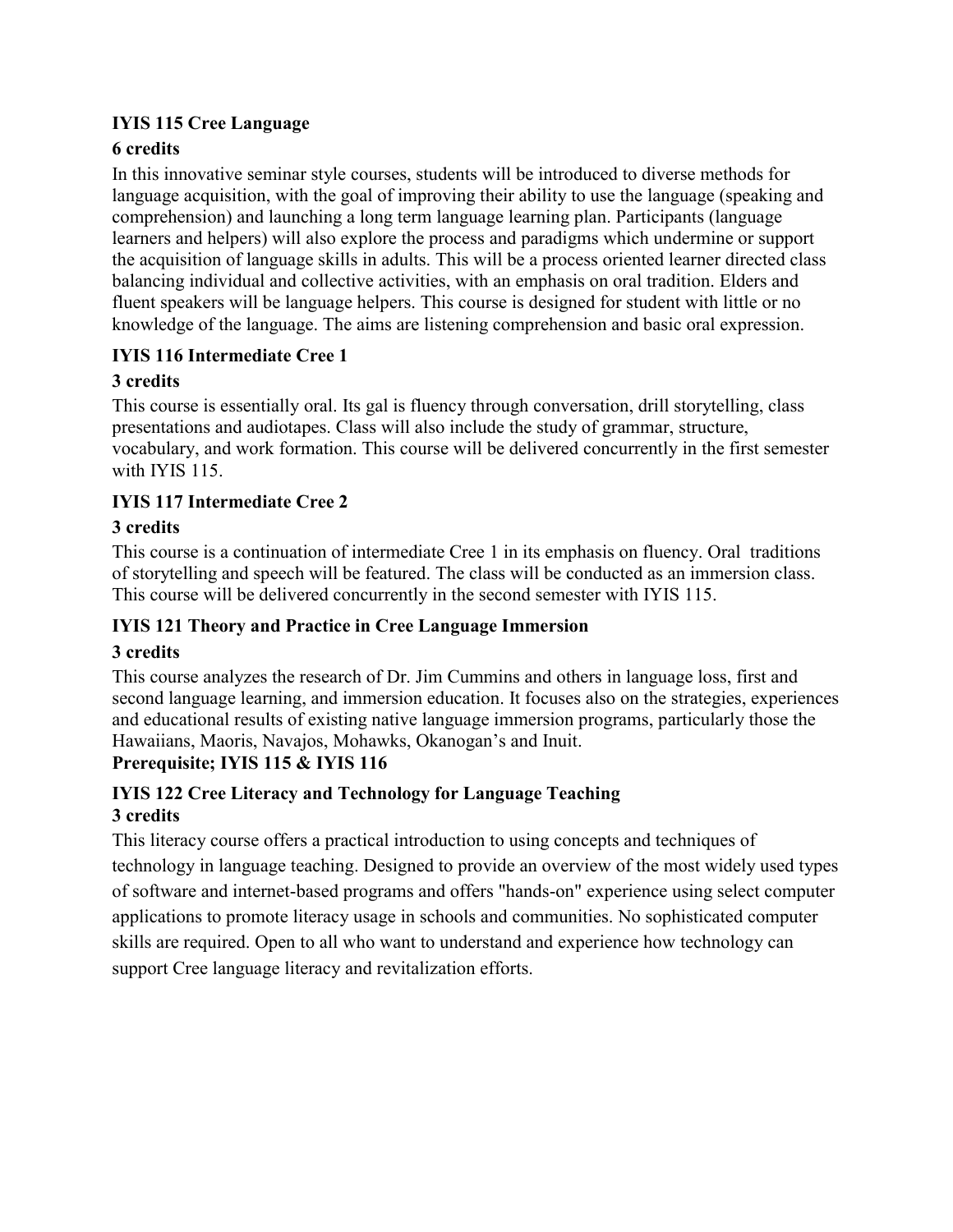### **IYIS 124 Instructional Methods (Immersion Focus)**

### **3 credits**

This hands on course will cover the basic methods of teaching Cree. We will explore different methods and approaches for immersion teaching. Teaching second language learners involves much more than an understanding of theory, methods and materials. The course will also address psychological, social and cultural factors that influence students learning the Cree Language.

### **IYIS 134 Oral History Cree Research Methods**

### **3 credits**

The course will focus on current methodologies for planning, gathering, documenting, reporting and presenting community based research. This will foster a greater understanding of the variety of issues and perspectives on traditional land use studies. This is an introductory course on Cree data collection, conducting Cree Interviews, mapping and recording original Cree names, traditional uses, including sites and activities.

### **IYIS 144 An introduction to nehiyaw pimatisiwin research method and methodology: Elders Helper oskiskwew oskapewis atoskan**

### **3 credits**

This is an introductory course designed to examine the role of the elder's helper in a pragmatic experiential setting. The instructors will provide an overview of guidance of definitions, key protocols, and ceremonial roles and responsibilities that are needed to fulfill responsibility of emphasis, in both course delivery an course content (nehiwaywewin). Elders, established fire keepers, pipe keepers and respected oskapewisak will be invited to participate and provide knowledge an wisdom on oskapewis atoskan.

### **IYIS 200 iyiniw pimatisiwin**

### **6 credits**

This is a course about discovery, about ourselves, our culture and our own personal journey in life. As such, we have to be open to the teachings as they appear or present themselves. Students will engage in an guided but independent learning journey, and are expected to participate and explore their own relationship with the Cree way of life including language, ceremony, and traditional activities as a means of developing leadership qualities. At the beginning of each week students will engage in ceremony in the context of exploring culture and language.

### **IYIS 210 Historical Impacts**

### **3 credits**

This course explores the historical roots of the Cree world view and the colonial impacts to the contemporary period. The course reviews the social, economic, and political life of the Cree in a steady state and then the upheaval of these systems through a historical timeline. A special feature of the course is the storytelling richness provided by guest speakers who in facing adversity, recreated their experiences towards a meaningful and purpose filled life. Emphasis in the course is placed on the First Nations healing and wellness strategies and facilitating critical thinking skills, raising consciousness, and eliciting strategies for leadership working with First Nations Families and communities.

### **Prerequisite: IYIS 105 & IYIS 119 or Instructor's approval.**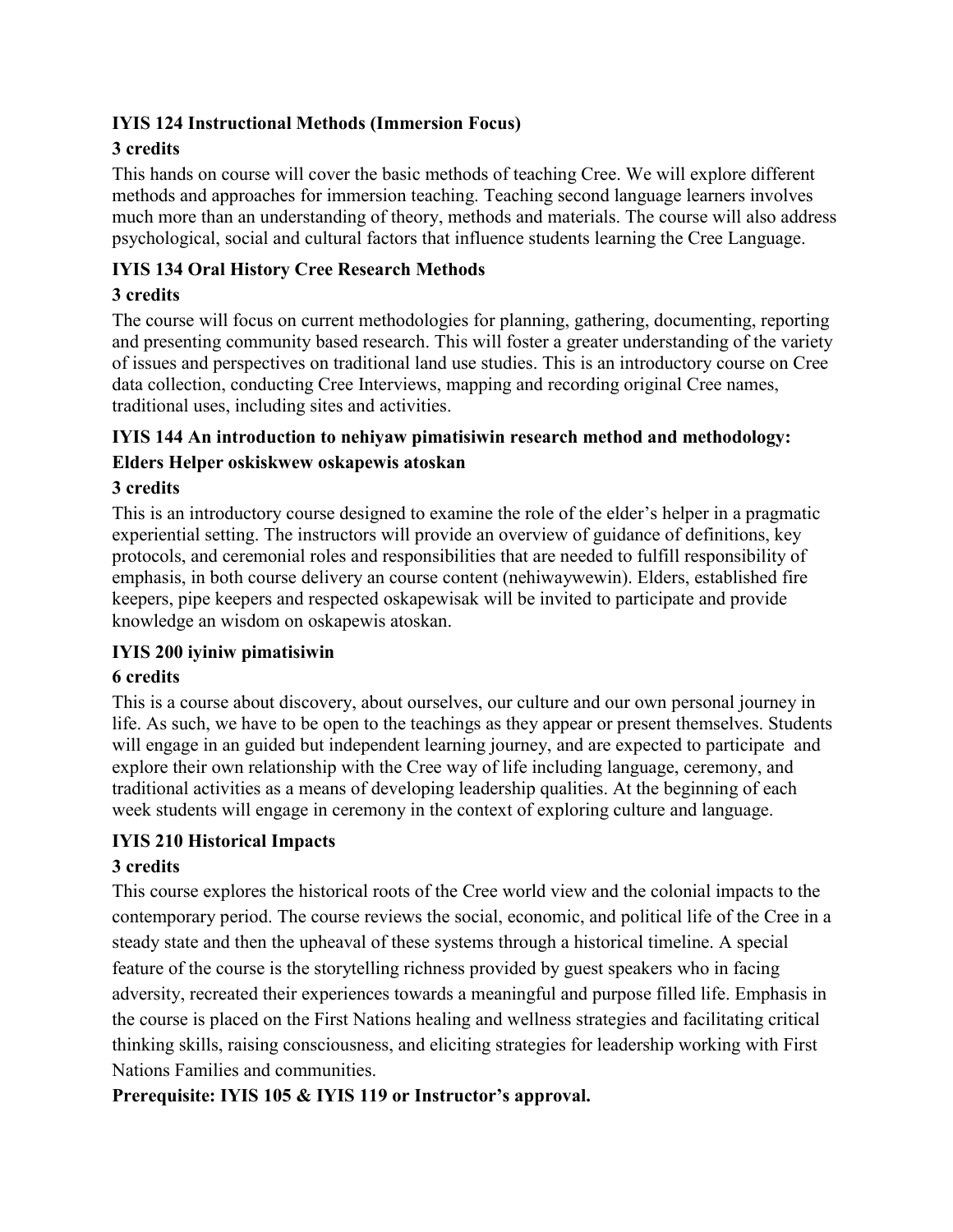### **IYIS 215 Second Language Acquisition ( Advanced Language Immersion & Materials Development)**

### **6 credits**

This course will be an advanced course on oral/immersion teaching with an emphasis on higher level language teaching methods and materials development. The main goal of this course will be to prepare fluent Cree language speakers in planning language- learning lessons/activities, and to develop materials for language-learning activities this course will also address curriculum planning and development and to identify how to assess students Cree language learning.

### **IYIS 216 Curriculum Development & Research**

### **6 credits**

This course will study the theory and application of curriculum development to Indigenous bilingual education with emphasis on community-based models, cooperative/wholistic methods, evaluation and curriculum change. The students will research successful curriculum development efforts and critique bilingual/multicultural children's literature appropriate for Indigenous classrooms. The process of curriculum development/thematic units will be based upon the identification of the learner/community needs, philosophy of education, theory of learning and rational for language learning in bilingual/dual/immersion classroom. The curriculum process will emphasize the involvement and empower the community, parents, and elders and culture beaters.

### **IYIS 219 Service Learning**

### **3 credits**

Service learning combines informal learning with community service as a way of students giving to the community and informally learning more about a specific area of interest. Volunteerism in language learning activities within the communities will provide students will hands on experience in language revitalization within First Nation communities. It is important that we engage in this type of learning because there is often very few resources for language promotion and worldwide many languages are under threat of extinction and these include Indigenous languages of the Americas.

### **IYIS 220 Contemporary Issues**

### **3 credits**

This course will engage individual and collective reflection to the critical examination of their own stances in relation to the complexity of issues present in current day society. Using the process of community building , students will assess their own individual assets, those of others, individually and organizationally, to incorporate and support an action oriented, pro active approach to change.

### **Prerequisite: IYIS 210**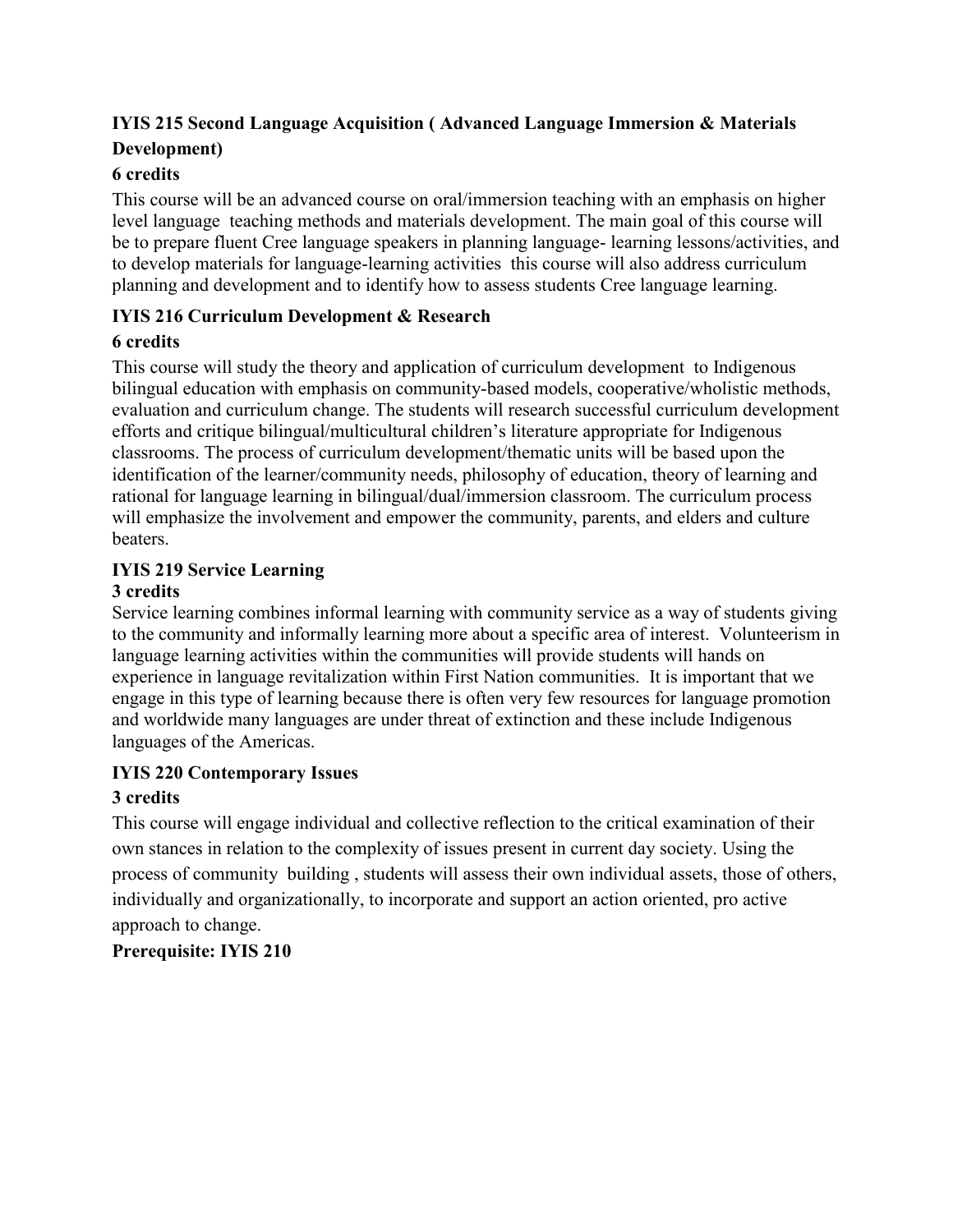# **IYIS 222 Advanced Cree Literacy and Technology for Language Teaching**

### **3 credits**

This literacy course offers a practical introduction to using concepts and techniques of technology in language teaching. Designed to provide an overview of the most widely used types of software and internet-based programs and offers 'hands-on" experience using select computer applications to promote literacy usage in schools and communities. No sophisticated computer skills are required. Open to all who want to understand and experience how technology can support Cree Language literacy and revitalization efforts.

### **IYIS 244 An Introduction to nehiyaw pimatisowin Research Method and Methodology: iyiwanisisowin; fasting.**

### **3 credits**

This course is designed to examine the role of re-search method and methodology within an indigenous learning paradigm. This land based pragmatic experiential course will allow the learner to learn from the land, ceremony and kihtehayah instruction. kihtehayah will provide an overview and guidance of definitions, key protocols, and ceremonial roles and responsibilities that are needed to fulfil responsibility of nehiyaw pimatisowin. A special feature of the course is the oral emphasis, in both course delivery and course content nehiyawewin. kihtehayah, pipe keepers and respected knowledge holders will be invited to participate and provide knowledge and wisdom on iyiwanisisowin; fasting.

### **IYIS 300 Rebuilding Person/Place Connections through Traditional Teachings 3 credits**

This land-based opportunity allows learners to experience a variety of helping and healing forums in cultural, ceremonial, art and fine art workshops from local community Elders and leaders. Participants will learn about traditional protocols to seek new insights and be talking in circles with Elders to explore the meanings of various ceremonies, along with opportunity to participate in ceremonies offered over the course of the week. As with all ceremonies, participants are to be mindful of cultural protocols including offerings, appropriate dress, and mindful participation. Elder, both male and female, are available to advise and support all participants to ensure a positive learning experience.

### **IYIS 310 A Historical Overview of Native Education in Canada**

### **3 credits**

IYIS is an historical examination of the formal education provided to Indian, Metis, and Inut peoples with special attention to aboriginal , missionary, federal, and provincial education programs. This is a seminar course. This is, readings are required before class, that together we debrief and discuss the contents of the course. In addition to participating in class discussion, students will be expected to contribute to the learning experience through formal group and individual presentations of the readings. Guest speakers will also be invited to our class to stimulate dialogue.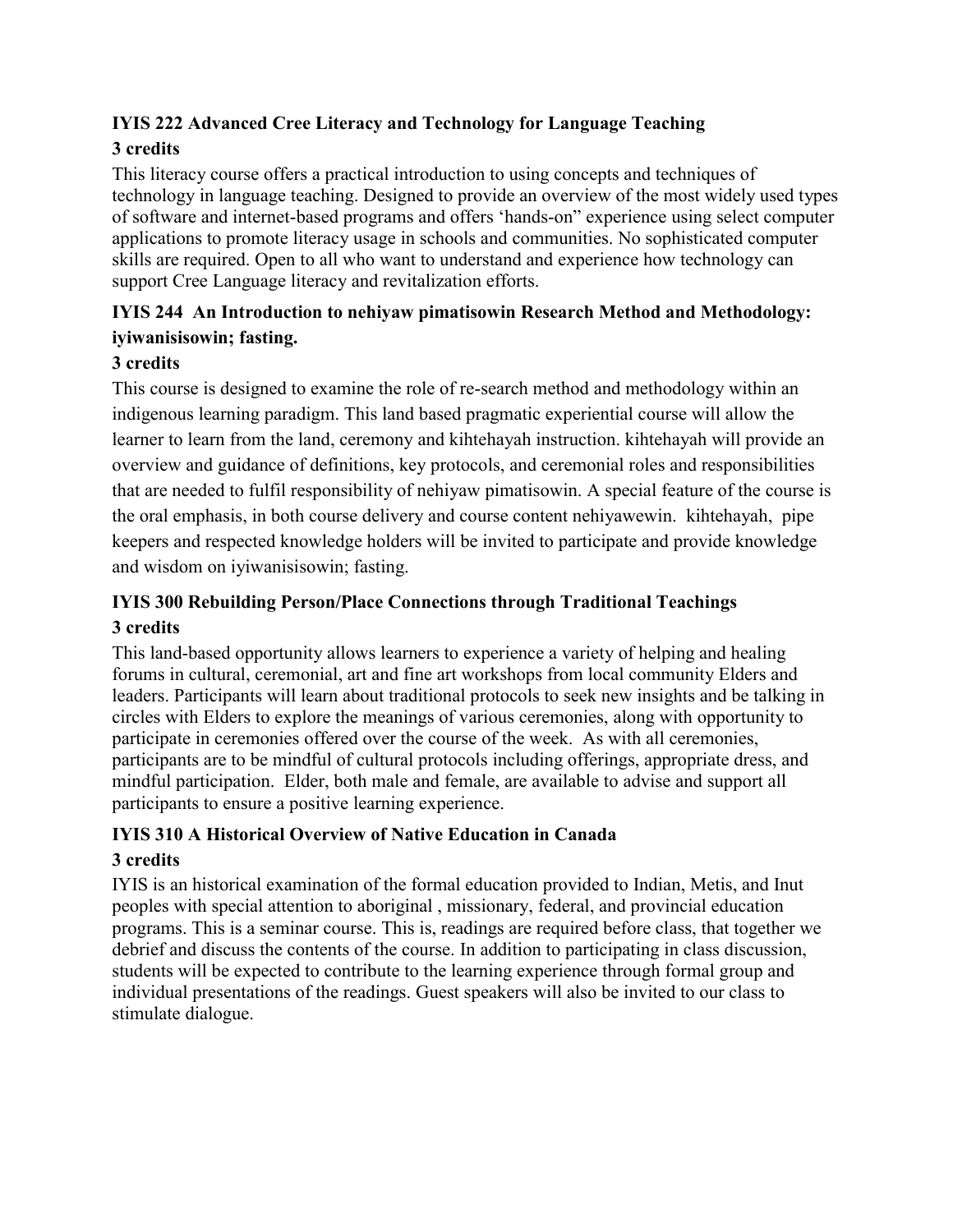### **IYIS 315 Second Language Acquisition (Advanced Language Immersion & Materials Development)**

### **6 credits**

This course is an advanced course on oral/immersion teaching with emphasis on higher-level language teaching methods and materials development. The main goal of this course will be to prepare fluent Cree language speakers in planning language-learning lesson/activities, practice/demonstrate language-learning activities and to develop materials for language-learning activities. This course will also address curriculum planning and development and to identify how to assess students' Cree language learning. This is a practical and hands on course.

### **IYIS 317 practicum-kakocî-sîsâwe-kîskînwahamâke**

### **3 credits**

This practicum provides students with opportunities to synthesize and demonstrate their newly acquired knowledge and skills through designing and implementing one (mock) week of Cree Culture and Language education during the course of extended expectations in warm weather. Instructors will spend their time advising, critiquing, and evaluating candidates.

#### **IYIS 334 Community Language Revitalization 6 credits**

This course will examine various community revitalizations strategies strengthening students' understanding of the complex context and characteristics of language loss, maintenance, and recovery. Through practical activities students will develop an understanding of strategies for language revitalization within communities. Students will examine the realities and needs of their home communities, and identify strategies for both language revitalization activities and for further education, linguistics, or other related areas.

### **IYIS 336 Community Language Revitalization A Study Tour - A Maori Perspective 3 credits**

The course will challenge students to broaden their perspective of language and cultural revitalization by seeing how other Indigenous peoples in particular the Maori address the challenges regarding language retention and cultural autonomy. This tour also creates an opportunity to forge relationships with the Maori people who face many of the same language difficulties we experience in our communities. Students will have an opportunity to share their own cultural knowledge and language.

### **IYIS 400 Leadership Paradigms**

### **3 credits**

The Indigenous Leadership Paradigms course, partially conducted in Cree, is designed to impart the Cree traditional leadership perspective. Qualities of leaders, how they were chosen, and how they lead in the past and in the present will be discussed. Current day leaders will be invited as guest speakers and students will have the opportunity to dialogue and discover their own leadership paradigm.

### **Prerequisite: L&M Diploma or Coordinator's approval.**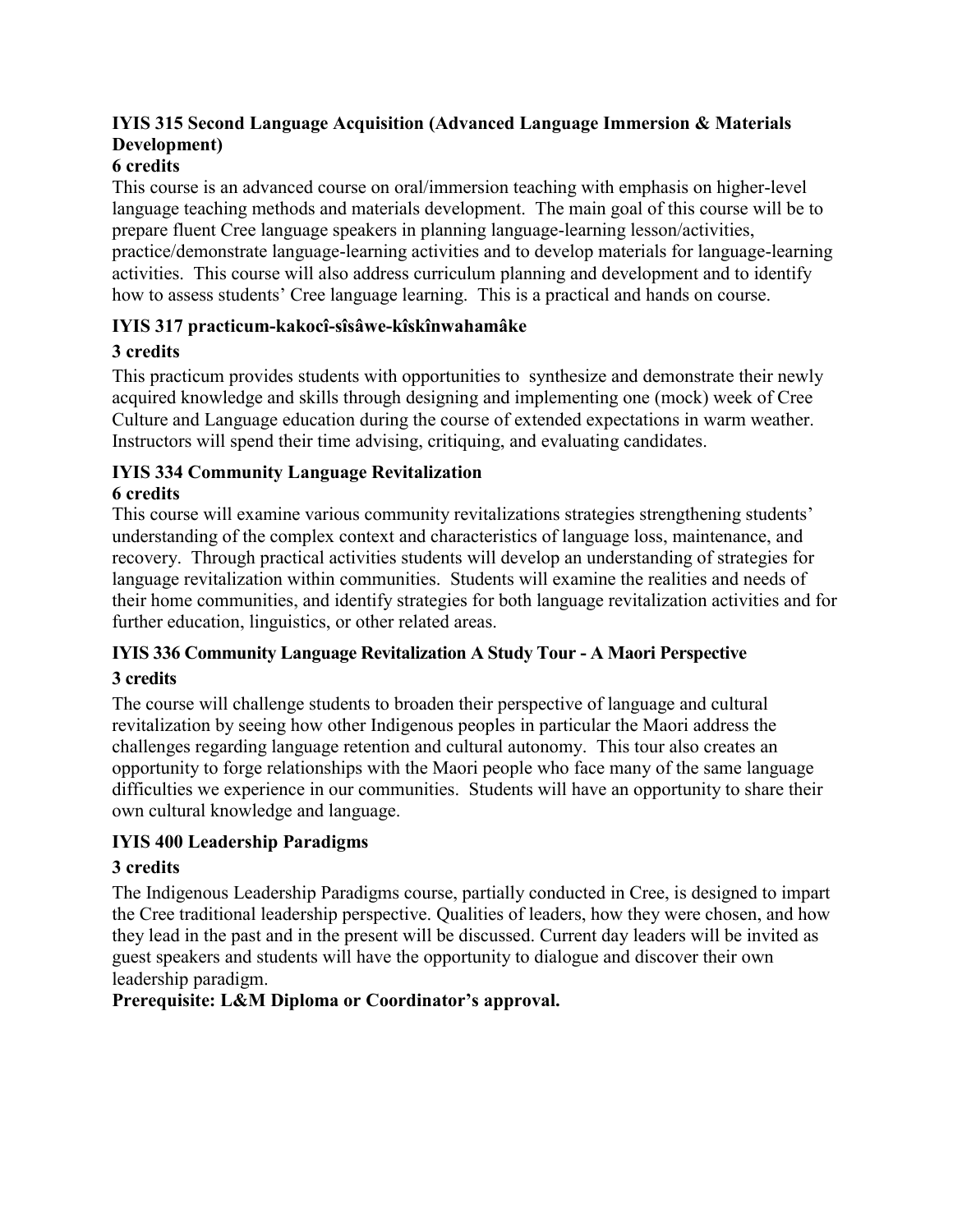#### **IYIS 403 Selected Topics in Native Studies: The Evolution of Indigenous Educational Leadership in Canada For Teachers in Contemporary Times 3 credits**

The purpose of this course is to help students understand, analyse and synthesize Indigenous educational leadership in the context of a historical/contemporary examination of formal education for Canada's Indigenous People's. Contemporary school leadership has not operated in isolation, but has been part of an evolutionary process. This course will demonstrate this process, while giving students skills that incorporate elements of traditional Indigenous leadership. The goal of this course is to provide students with diverse readings and seminar discussion/dialogue opportunities that will enable them to examine educational experiences of Indigenous children in the formal educational context. Special attention will be given to the historical intention of missionaries, in the current context of federal and provincial educational programs. Lastly our discussions will consider current realities in the evolution of Indigenous educational leadership; examining models from traditional hierarchical institutions to models of servant leadership. Throughout the course, our focus will be on how this evolutionary educational leadership process continues to affect children in classrooms today. Teachers play a significant role in assisting Indigenous children to feel secure in two distinct worlds; the Indigenous and the larger mainstream. The seminar/circle portion of the course will provide students with the opportunity to engage in reflective dialogue on how leadership can and should impact this role. Traditional Indigenous leadership incorporates dialogue, talking circles and time for personal reflection. In this course students will be immersed in such activities, as they learn traditional aspects of leadership as taught and modelled by College Elders.

#### **IYIS 520 Indigenous Research Methodologies 6 credits**

This course will explore a range of particular issues surrounding research & Indigenous Peoples, including various frameworks and methodologies, as well as the political, social, economic, and ethical implications of research practices. Through examination of relevant research specific to language acquisition and intensive discussions, students will identify areas of research need specific to Cree language revitalization efforts. This would assist them in identifying question or area of interest for their own specific research project.

#### **IYIS 521 Issues in Second Language Acquisition 3 credits**

In this course students will read, critique and discuss articles on the comparison between first and second language learning, differences in child and adult second language learning needs and language teaching methodologies conducive to immersion curriculum. Course will provide a brief overview of the history of language teaching methodologies in addition to examining the efforts of second language approaches specific to polysynthetic languages. The purpose of this course is to provide students with the opportunity to clarity their philosophies regarding second language acquisition.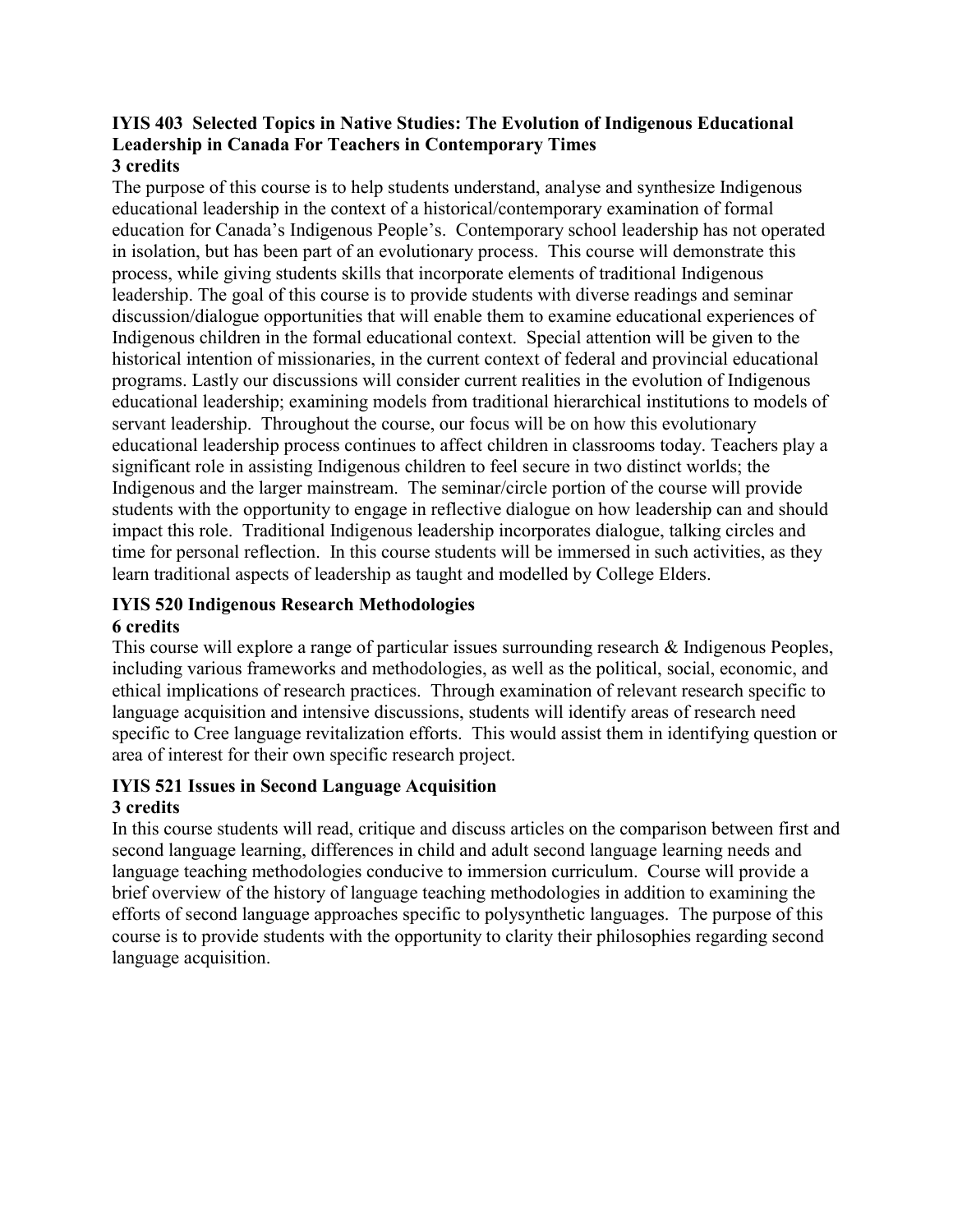### **IYIS 534 Community Language Revitalization A Study Tour - A Maori Perspective 3 credits**

The course will challenge students to broaden their perspective of language and cultural revitalization by seeing how other Indigenous peoples in particular the Maori address the challenges regarding language retention and cultural autonomy. This tour also creates an opportunity to forge relationships with the Maori people who face many of the same language difficulties we experience in our communities. Students will also be expected to share presentations of the success and challenges faced by their communities in regards to language revitalization to our Maori hosts.

#### **IYIS 535 Community Language Revitalization 3 credits**

In this course will examine various community revitalizations strategies strengthening students understanding of the complex context and characteristics of language loss, maintenance, and recovery. Through practical activities students will develop an understanding of strategies for language revitalization within communities. Students will examine the realities and needs of their home communities, and identify strategies for both language revitalization activities and for further study in education, linguistics, or other related areas.

## **IYIS 550 Methods in Language Acquisition**

### **3 credits**

Reading, research and discussion on advanced topics of language acquisition. These may include existing methodologies, acquiring polysynthetic languages, Cree inflection patterns or Cree morphemes. Students will participate apply specific methodologies in a classroom setting.

### **IYIS 556 Special Topics in Second Language Acquisition (Literacy and Technology) 3 credits**

In this course students can choose to examine either:

- Existing theory and research related to literacy development in languages with limited written resources.
- Existing theory and research regarding the use of technology in promoting second language acquisition.

### **IYIS 600 kâwî nehîyâwîtân**

### **3 credits**

(oral / written) A seminar throughout the program, combination of structured and independent study, to advance language proficiency in spoken and written Cree. (Classroom/immersion camp)

### **IYIS 610 Post-Coloniality**

### **3 credits**

A course that explores the journey of coming back to what we know. Exploring traditional knowledge and contemporary theory, and experiences of Indigenous peoples in other countries and continents. (Seminar/ Conference)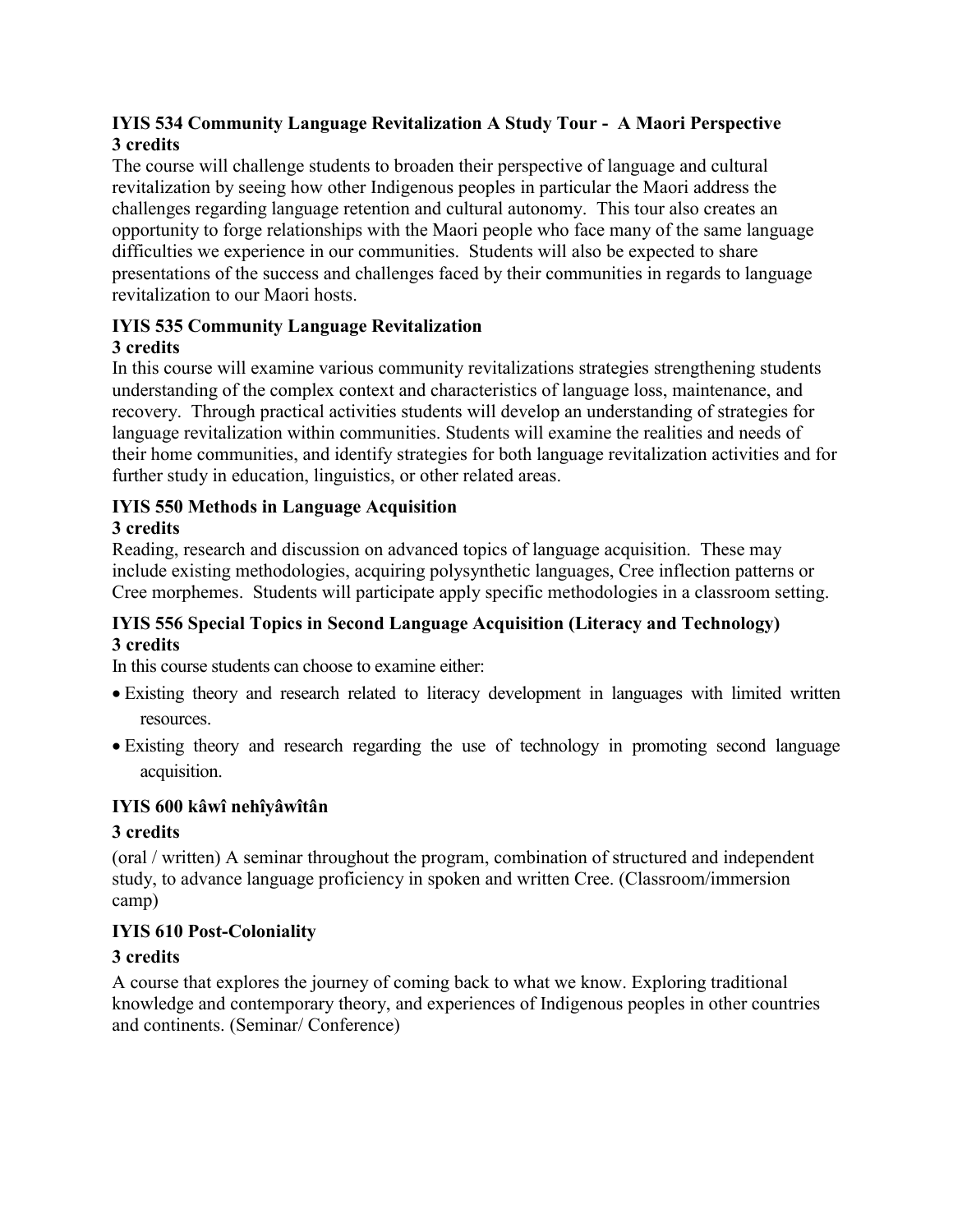#### **IYIS 620 Research Methods**

### **3 credits**

Exploring and articulationg traditional ways of knowing and coming to knowing: kiskinohamatowin, kiskinohamasowin, kiskinohamakosowin qualitative approaches, decolonizing methodologies, critiquing quantitative methods. (classroom)

### **IYIS 630 Arts, Science, Creativity**

### **3 credits**

As a way of knowing, of expressing wholeness, of discovering self, applying creativity to thinking, leadership, planning, problem solving… (independent study/ conference/ camp)

### **IYIS 640 Land, Healing, Ceremony, Ethics**

### **3 credits**

Our relationship to Creation, how that influences our learning, our paradigms, (Ceremony/ classroom/ independent study/ camp)

### **IYIS 650 International Studies**

### **3 credits**

Independent work with scholars and traditional knowledge holders from other Indigenous peoples, in the student's area of specialization. (online/ distance/ independent study)

### **IYIS 660 Mentorship**

### **3 credits**

With the scholar/teacher from another institution/community in the students area of specialization.

### **IYIS 670 Elective**

**3 credits**

In the students area of specialization.

### **IYIS 690/691/692/693**

**12 credits** Dissertation/Thesis/Project

### **LM 100 The Human Dimension at Work**

### **3 credits**

This course covers topics relating to organizing and coordinating employees, approaching the Human Resource Management function with the goal of maintaining a human environment, consistent with an Indigenous world view. Students will practice interviewing skills, emotional intelligence, and consensus building. Potential employees and administrators will acquire skills to facilitate an emotionally supportive workplace, emphasizing effective relationship. Students will explore the human resource management framework with an aboriginal wholeistic approach to understanding the physical, mental, emotional and spiritual dimensions of the human being.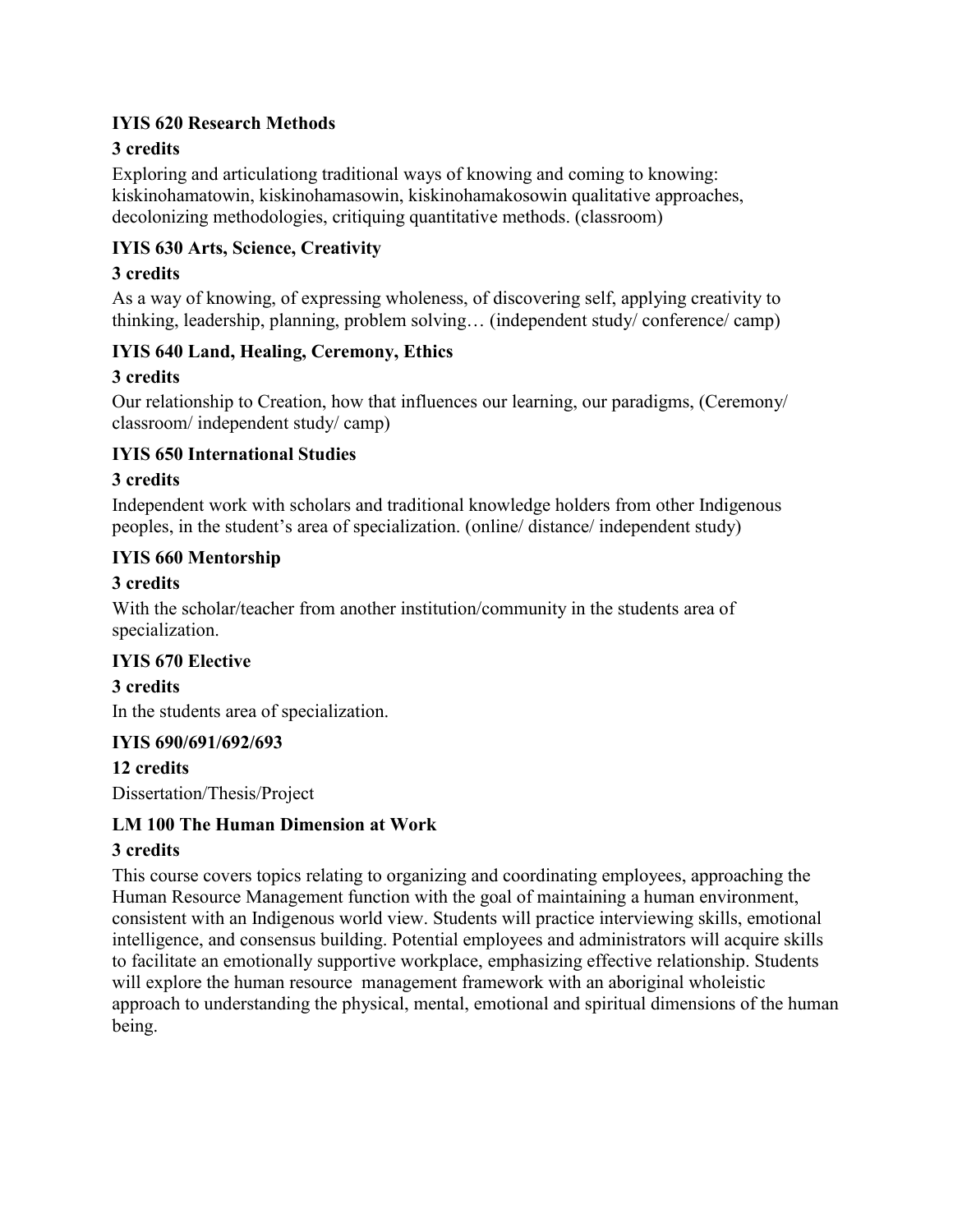### **LM 110 Organizational Leadership**

### **3 credits**

The course invites students to examine traditional leadership knowledge and experience as well as contemporary leadership to build approaches supporting effective individual and collective behavior in organizations. Students are offered theoretical and experiential learning opportunities to expand their understanding of human behavior. Skills in consensus building and conflict resolution will also be introduced and practiced. A project/ field placement component (12 class hours plus up to 26 additional hours up to 48 total placement/ project hours) provides opportunity for application, observation, refection, and interpretation of the material.

### **LM 120 Business Law**

### **3 credits**

The object of this course is to provide the student with a basic knowledge and understanding of the law in general, and business and administrative law in particular. The course canvasses a wide range of issues and topics all inter-related with contemporary Canadian business law. Students will gain a wealth of historical and practical business law knowledge to assist them in their personal and professional undertakings in the future. The course will introduce students to the various types of business structures that are available and address related issues of liability, business efficacy and financing associated with each. Where and whenever possible, the instructor will provide examples of contemporary First Nations business undertaking and discuss the practicability of engaging in business under one structure or another.

### **LM 130 The Arts - A Leadership Perspective**

### **3 credits**

Our artists express the experience of our communities. Leaders can learn from the ancient and emerging artistic traditions of our people to celebrate and honor the collective cultural experience, and to apply creative skills to leadership responsibilities. Students will explore their own creative talent through visual, literary, and performing arts, guided by professional First Nations artists.

### **LM 200 Wholistic Leadership**

### **3 credits**

This course will help students understand the need for effective leadership to focus on the "whole" person. Consequently, the course will delve into the importance of addressing balance mentally, emotionally, spiritually, and physically. The course will include academic theory and practical hands on experience in examine the four quadrants of wholistic leadership by exploring issues such as nutrition, stress, addiction, disease, and wellness, and analyze the health impacts in our communities. How important is it for students/ leaders in Aboriginal communities to focus on wholistic care in order to help the larger community? This course seeks to stimulate this discussion. In addition to academic theory, the expertise of our resident Elder will be utilized.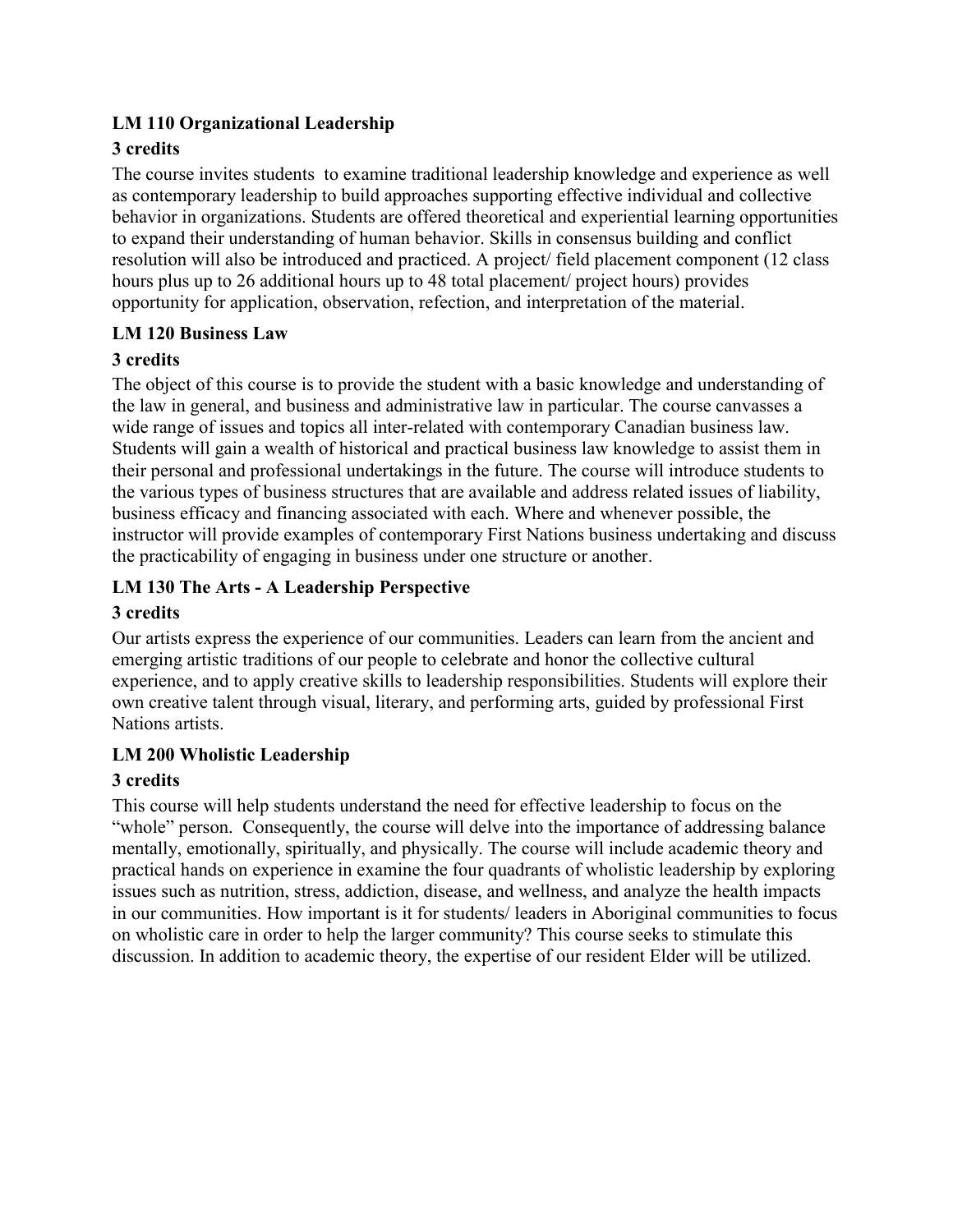### **LM 210 Organizational Theory & Design**

### **3 credits**

These course students will explore various determinations of organizational structure, examine several models, an focus on philosophy of process and relationships of building organizations. Particular emphasis will be placed on Stewardship and Teams as approaches to organizing to accomplish vision and goals. This course will also offer practical skills in team leadership and process which support functional, productive, accountable, organizational relationships.

### **LM 220 Introductions to Leadership & Management Theory**

### **3 credits**

This is an introductory course involving the study of situational and ethical leadership as well as delve into principles affecting leaders attempting to incorporate an ethical approach to leadership **Prerequisite: LM110**

### **LM 230 Intergovernmental Relations and Negotiations**

### **3 credits**

Students will develop an understanding of government structures including; federal, provincial, Treaty, constitutional, and fiduciary responsibilities. They will build negotiation skills using case studies that explore local, regional, national, and international relationships affecting First Nations.

### **LM 240 Small Business**

### **3 credits**

Focuses specifically on business principles and practices relevant to the small business in First Nations communities. Students will be guided through the process of making decisions regarding the design of a business and preparing a business plan, exploring the First Nations entrepreneurial environment.

### **LM 250 Marketing**

### **3 credits**

Marketing is a student-focused course that emphasizes and demonstrates many of the new developments in the area of marketing. Students are encouraged to become active participants in learning about how marketing affects organizations, First Nations people, and themselves. Contemporary Canadian and international examples will help students understand the practical relevance of theoretical applications. Students will be encouraged to develop applications for their communities and themselves.

### **LM 350 Leadership Projects 1**

### **3 credits**

Increasingly, managers are expected to lead training and development and conduct in-service workshops for staff in this course students will build skills in the design, promotion, and delivery of professional development and training workshops. They will review concepts of audience identification, topic selection, research, energizers, learning activities, delivery, feedback, and revision in preparing and delivering two whole day workshops to community organizations or agencies.

### **Prerequisite: L&M Diploma or Coordinator's approval.**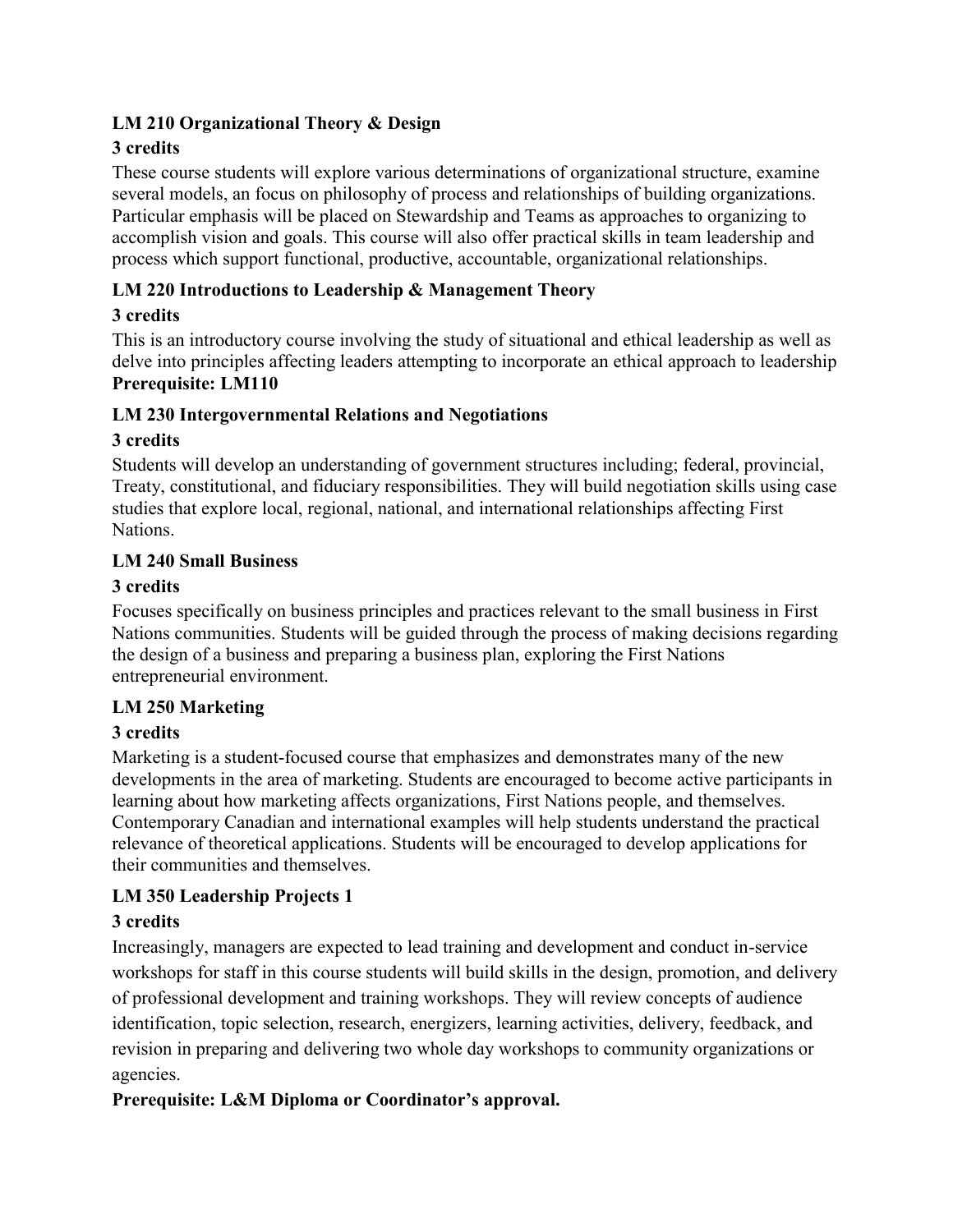### **LM 360 Total Quality Leadership**

### **3 credits**

Students will understand the importance of quality in the workplace; either in an office or retail setting. Most Aboriginal organizations are not for profit thus there hasn't readily been emphasis on quality service. Students will identify elements of quality, an give them an opportunity to practice quality in the workplace.

### **Prerequisite: L&M Diploma or Coordinator's approval.**

### **LM 370 Leadership & Change**

### **3 credits**

This senior level course delves into change and leadership from a practical approach to organizational redesign. The course analyzes the change management process utilizing a model which takes into account two levels of change; at the strategic level, organization wide and change at the grassroots level. The course identifies the importance of teams, effective communication, organizational culture, and leadership. It identifies instruments of change & importance of goals, performance, feedback/coaching, rewards and recognition in effective organizational design.

### **Prerequisite: L&M Diploma or Coordinator's approval.**

### **LM 410 Business Practicum**

### **3 credits**

This is a senior course available in the final two years of a degree program. During this full year course students will complete a 450 hour work placement in supervised environment that will allow them to apply and grow skills and knowledge gained in the program.

### **Prerequisite: L&M Diploma or Coordinator's approval.**

### **LM 430 Business Development Co-op**

### **3 credits**

Students will participate in the set-up of a small business, implementing the co-op and entrepreneurial concepts and models. The practical hands-on experience will provide them with the back round to successfully start up or support small business development within their communities. This course will be offered in the third or fourth year of the degree program, and linked with the Model Economies course.

### **Prerequisite: L&M Diploma or Coordinator's approval.**

### **LM 440 Financial Management for Non-Financial Managers 3 credits**

This course invites students to develop a basic understanding of the elements of financial management assuming they are not finance majors. Concepts covered include interpreting financial information to support decision making, budgeting and planning, and securing financing for investment and growth.

### **Prerequisite: L&M Diploma or Coordinator's approval.**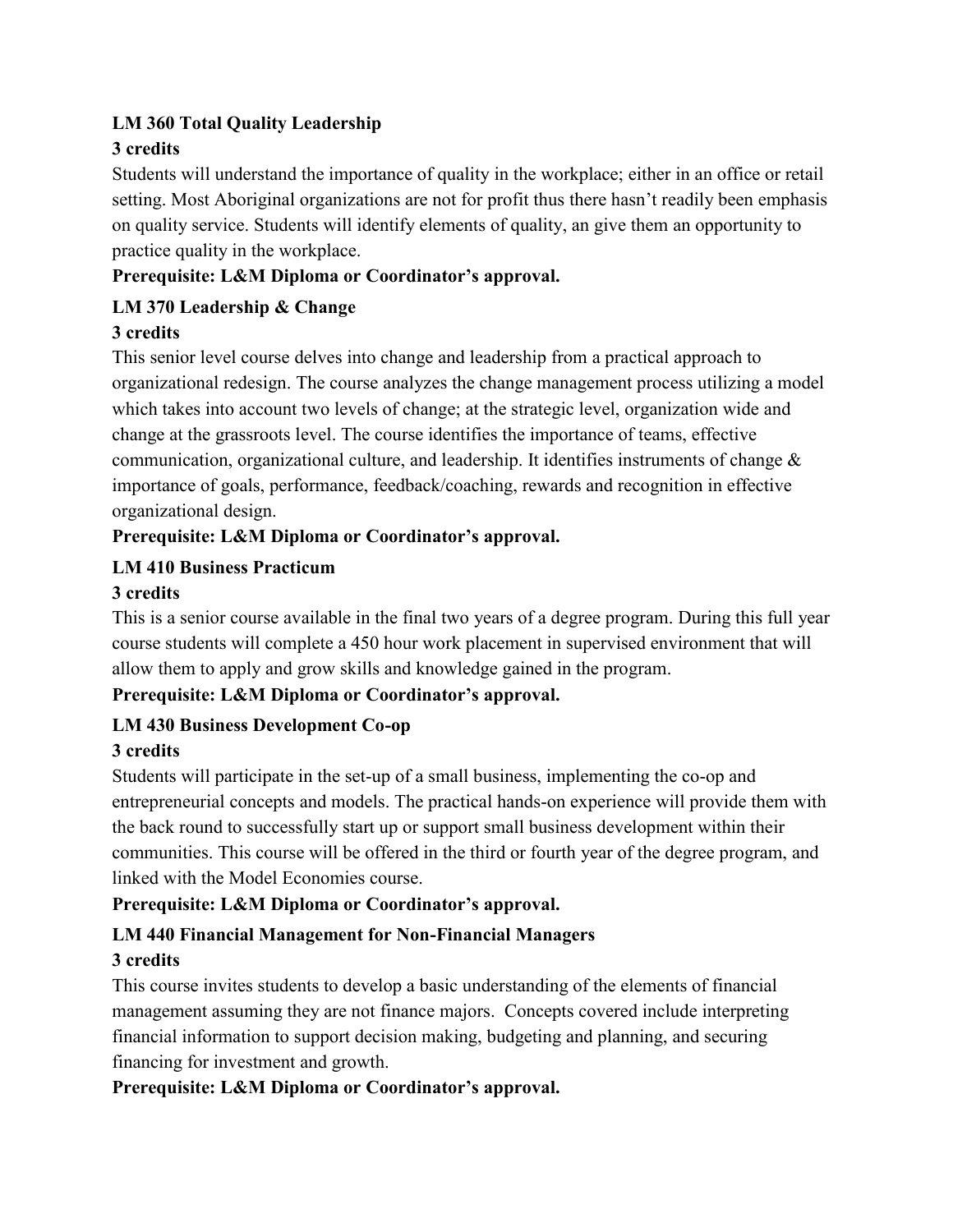### **LM 450 Advanced Marketing Issues**

### **3 credits**

In this senior course students will explore specialized areas of marketing, which may include a market research project for the Business Development Co-op and an introduction to e-commerce. Other topics may include culture & tourism or consulting projects.

### **Prerequisite: L&M Diploma or Coordinator's approval.**

### **LM 470 Policy Planning & Strategy**

### **3 credits**

This course is designed to allow students to explore issues around policy development and strategic planning, with an emphasis on public sector organizations with a focus on First Nations perspectives, operating environments, and issues (economic, social, political), students will engage in a group project to review/ critique existing policies and strategies, and/or develop a comprehensive set of policies and plans for the Business Project.

### **Prerequisite: L&M Diploma or Coordinator's approval.**

### **MA 100 Business Mathematics**

### **3 credits**

Business Mathematics is an introductory course which is intended to increase the students skill in practical financial and mathematical problems that are present in the business community and to provide background for mathematical topics in finance, accounting, and marketing.

#### **MA 110 Math for Statistics**

### **3 credits**

Math 110 is an introductory course in statistics and will focus on some basic concepts dealing with the collection, the representation, and the analysis if statistical data. The course will include some experiences with basic probability theory and a look at how statistical material can be used and misused.

### **MA 150 An Introduction to Statistics**

### **3 credits**

This course is an introduction to basic in descriptive and inferential statistics. The examples presented in class will focus on how statistics is applied in social sciences and in business.

### **MA 200 Research Methods and Lab**

### **3 credits**

This introductory Research Methods course will provide students with an overview to the topics of qualitative and quantitative research concepts and techniques. Students will learn introductory statistical principles and learn to apply these to a community project.

### **Prerequisite: MA 110 or Instructor's approval.**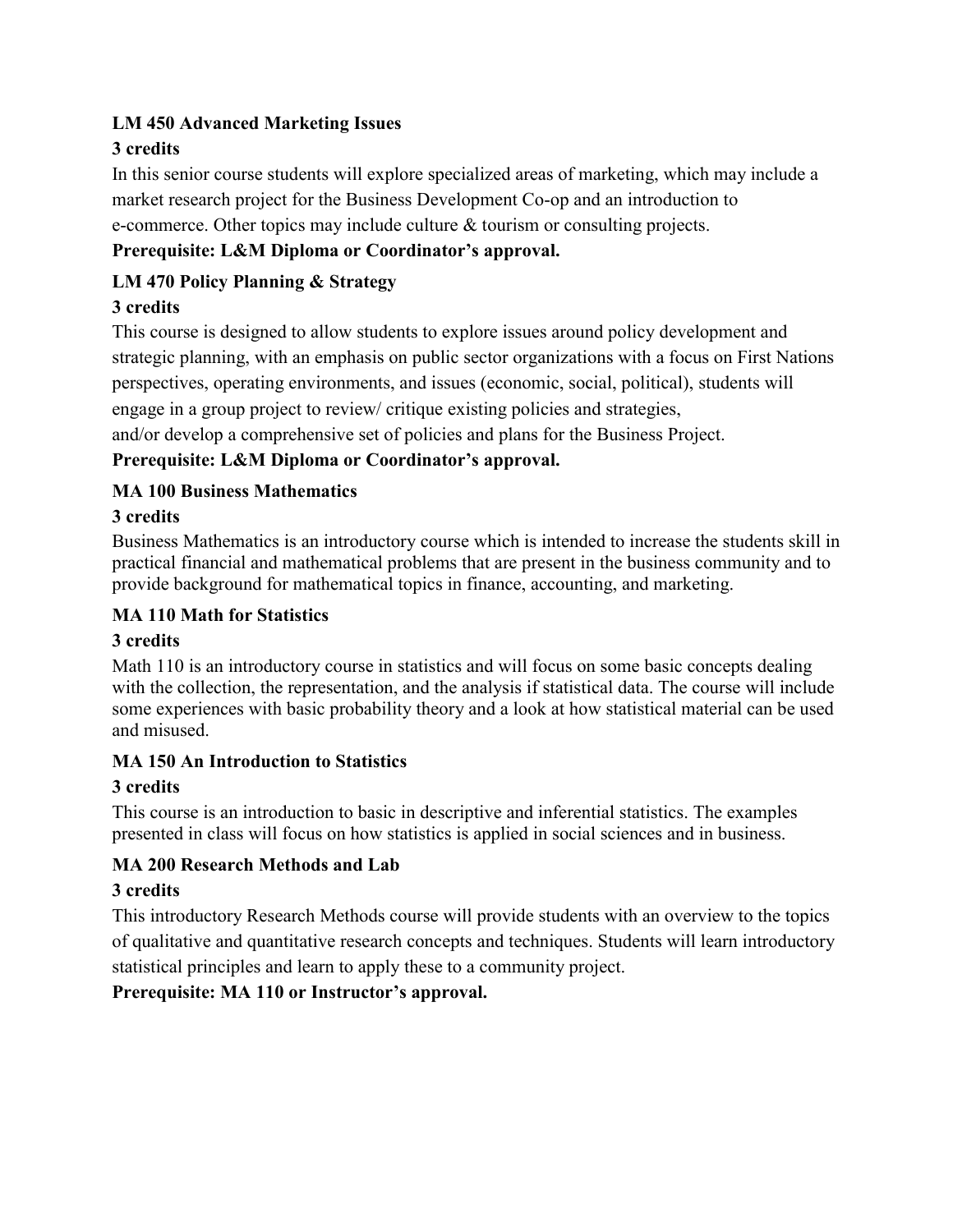### **NEHI 110 Cree Orthography**

### **3 credits**

In this course students will be introduced to the history of the process of standardizing written Cree using Roman Orthography. Students will explore the importance of a written system maintaining the vibrancy of a language as well as the rational regarding the present standard roman orthography as used today. Emphasis will be on writing with focus on how they represent the phonetics of the Cree language..

## **NEHI 114 Immersion: Cree Morphology Perspective 1**

#### **6 credits**

In this introduction to Cree course students will be introduced to language learning with the goal of improving their ability to use the language (speaking, comprehension). Participants (language learners and helpers) will also explore the processes and paradigms which undermine or support the acquisition of language skills in adults. Primary focus of this course will be on but not limited to the internalizing the inflection patterns of AI and TI verb. Since all lessons will be provided through participation and interaction, it is critical for students to attend classes daily. Course includes a lab.

## **NEHI 115 Language Acquisition Methodologies**

#### **6 credits**

This course will introduce students to three methods that will enable them to improve on their language skills independent of the College. The course is designed to give students an opportunity to understand each method to practice in a safe environment and then to begin developing language relationships in the community. Weekly class will be a time to resolve technical difficulties, identify learning barriers and to practice new text.

### **NEHI 116 Immersion: Cree Morphology Perspective II**

#### **6 credits**

In this Cree immersion course students will continue to build on their language learning goals of improving their ability to use the language (speaking and comprehension). Participants (language learners and helpers) will continue to expand understanding of verb inflection patterns focusing on TA verbs and moving on to inverse and mixed sets. Since all lessons will be provided through participation and interaction, it is critical for students to attend classes daily. Students are also expected to participate in a lab.

### **NEHI 117 Immersion: Cree Morphology Perspective III 6 credits**

In this Cree immersion course students will continue to build on their language learning goals of improving their ability to use the language (speaking and comprehension). Participants (language learners and helpers) will continue to expand understanding all verb inflection patterns focusing on mixed and inverse sets. All lessons will be provided through participation and interaction; it is critical for students to attend classes daily and will be expected to participate in a lab.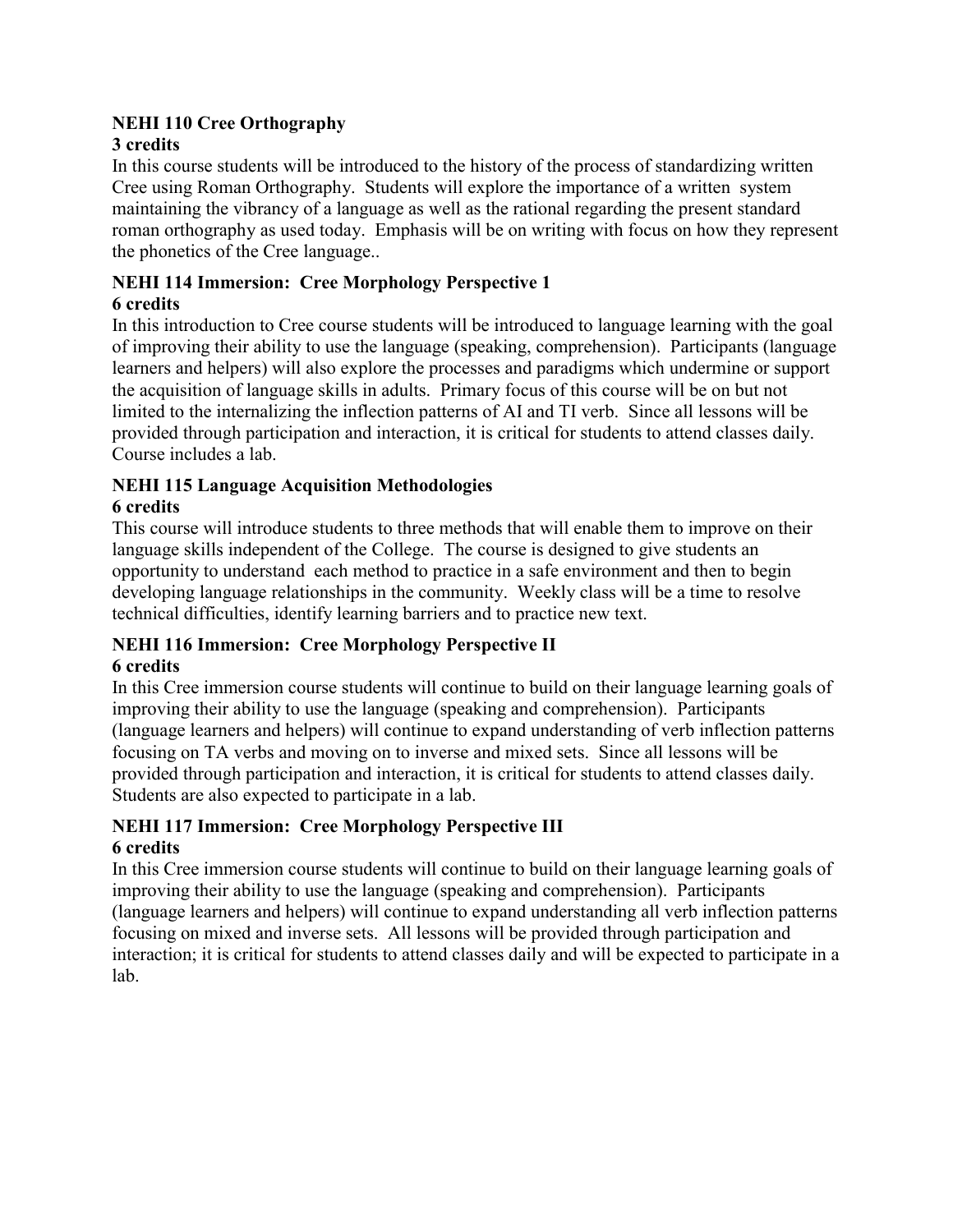### **NEHI 118 nâkateyihtetân tânisi nehiyawewin e-isi-wiyomikoyahk (Cree Morphology and Verbs)**

### **6 credits**

This course studies the internal structures of words in Cree. It looks closely at the smallest units, which have the ability to change the meaning of the word, and defines the grammatical rules that apply. This course will explore the inflectional, compounding and derivational aspects of Cree Morphology. **Pre-requisite NEHI 114, 116 and 117**

### **NEHI 120 Cree Phonology and Syllabics**

### **6 credits**

This course is designed to teach students the Cree syllabic system and its origins. They will facilitate the four skills (listening, speaking, reading, and writing) that are essential to mastering a language so as to develop literacy in the use of syllabics. Students will master the Cree sounds associated with each syllabic and develop fluidity in their ability to read syllabic texts.

### **NEHI 122 Cree Literature and Writing (Immersion)**

### **3 credits**

This course, conducted entirely in Cree, will survey and analyze published materials in the language focusing on representative samples from early historic documents and liturgical writings, to dictionaries, recorded oral traditions, and more contemporary documents, including children's literature and curriculum materials. Particular attention will be paid to content, orthographies, grammatical changes and historical and contemporary uses for the texts. Students will also gain experience writing short essays in the Cree language.

# **NEHI 154 nehiyaw acimowin**

### **6 credits**

This introductory course will provide an opportunity to continue practicing their listening and oral skills through storytelling and oration. The primary focus for students is to increase their Cree lexicon by translating books, stories or speeches with the help of fluent speakers. Both fluent and non-fluent speakers of Cree will benefit from speaking publicly on topics that stretch their vocabulary or topic areas that they are not familiar with.

## **NEHI 177 nikamowin ekwa nehiyawewin**

### **3 credits**

In this course students will explore how music can be used to facilitate language learning. Students will experience how music can be a powerful tool for learning new concepts, expanding vocabulary or memorizing information. Student will be offered a unique and exciting opportunity to integrate music with language learning through exposed to various genres from children's songs to traditional songs. Course work will include analyzing terminology and language usage utilized in a song from each genre.

### **NEHI 200 Intermediate Cree**

### **6 credits**

Students will increase their understand of Cree with the examination of more complex grammatical structures. Students will also work on increasing their ability to speak through oral activities such as conversations and the reading of stories within the classroom setting. Students will also be expected to practice translating to and from Cree and work on individual projects. Exposure to cultural teachings and ceremonies will be part of this course.

### **Prerequisite Cree 100**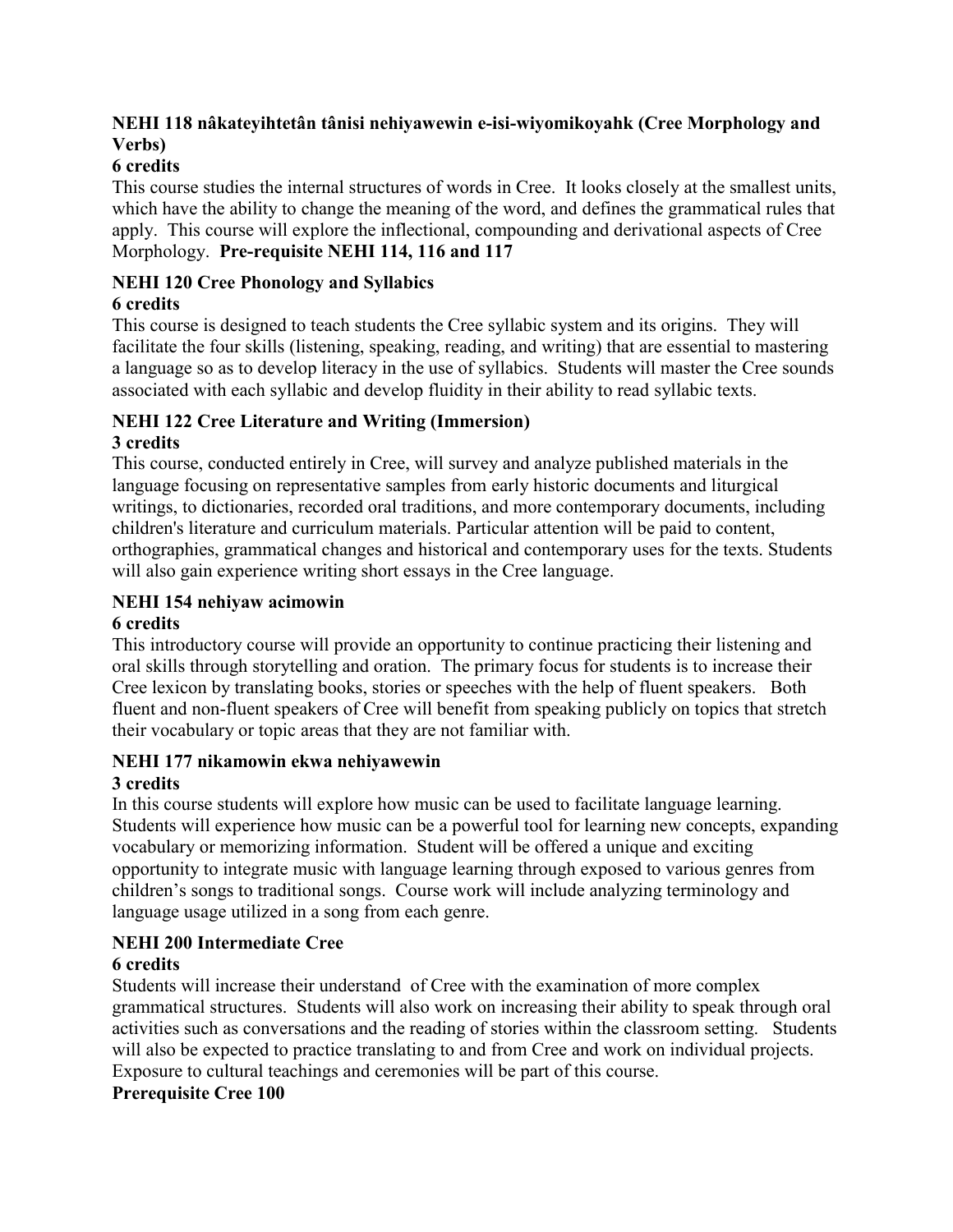#### **NEHI 218 Advanced Morphology and Verbs 6 credits**

This course studies the morphology of the Cree language and examines the smallest units of meaning, the morphemes. In particular this course will explore the compounding aspect and derivational inflections of Cree words. Students will be expected to acquire original oral texts which they will then be expected to analyze from a morphological perspective. This course will assist students in increasing their Cree lexicon and enhance their ability to speak Cree at a higher level of fluency.

### **NEHI 240 Cree Literacy, Syllabics and SRO**

### **6 credits**

The course will focus on building on student's literacy skills through the study of both syllabics and Standard Roman Orthography (SRO) in relation to the inflectional patterns of Cree words. In the process Students will explore issues in literacy in relation to the Cree language. The main goal of this course will be to prepare fluent Cree language speakers in planning languagelearning lessons/activities, practice/demonstrate language-learning activities, and to develop materials for language-learning activities. Students must demonstrate an ability to read and write fluidly in both SRO and syllabics to the extent of their fluency in the language.

#### **NEHI 261 pîkiskwâtitowin, peyak (Conversational Cree 1) 6 credits**

ta-koci-sesâwi-pîkiskwehk, âpatanwa metawewina, pîkiskwâtitowin, waskawewina ekwa kotaka kîkwaya ta-ati-wîcehikocik ta-nisitohtahkik ekwa ta-ati-nehiyawecik. This is a course that is designed to engage the student to use the Cree language in conversations. Games, dialogues, TPR and other similar strategies are employed to engage the student to converse and acquire the necessary conversational skills in Cree.

### **NEHI 271 ayisînînînak pîkiskwewin, peyak**

### **6 credits**

This course continues to build level of fluency in Cree achieved in year one and two of the program through activities where students are challenged to speak publically. These activities include oral address in class, in a public forum, class room debates and role plays. Students will continue to build their mental lexicons in addition to strengthening their understanding of Cree grammar .

## **NEHI 277 nikamowin ekwa nehiyawewin**

### **3 credits**

A continuation of NEHI 177, this course students will continue to explore how music can be used to facilitate language learning. Student will be offered a unique and exciting opportunity to integrate music with language learning through exposed to various genres from children's songs to traditional songs. Course work will include planning language learning lessons/activities facilitated by music in addition to developing their own simple song/lullaby.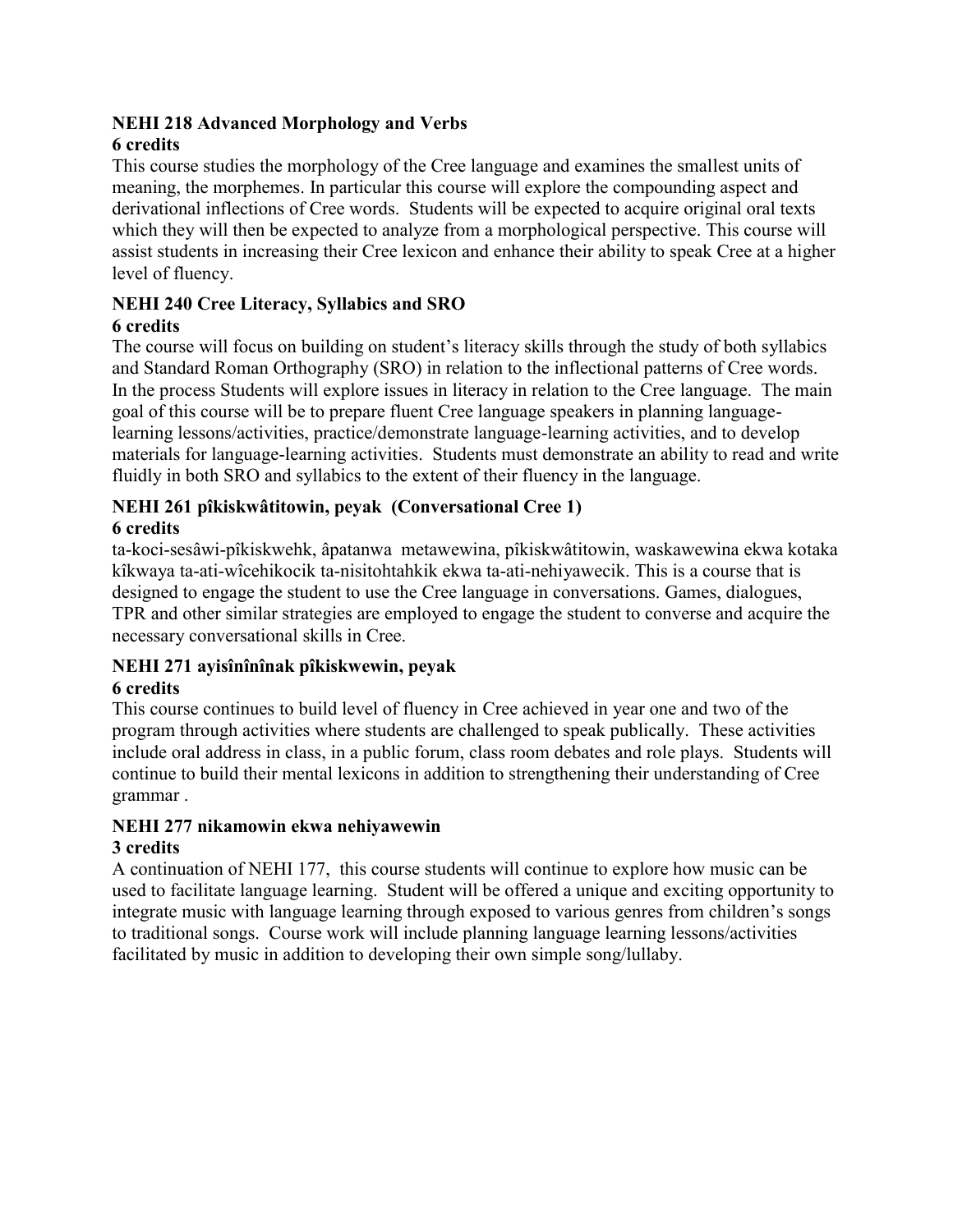#### **NEHI 361 pîkiskwâtitowin, niso (Conversational Cree 2) 6 credits**

ta-koci-sesâwi-pîkiskwehk, âpatanwa metawewina, pîkiskwâtitowin, waskawewina ekwa kotaka kîkwaya ta-ati-wîcehikocik ta-nisitohtahkik nehiyawewin. This course is a continuation of NEHI 261 and is designed to engage the student to use the Cree language in conversations. Games, dialogues, TPR and other similar strategies are employed to engage the student to converse and acquire the necessary conversational skills in Cree. Emphasize will be placed on students strengthening their understanding of Cree sentence structures

### **NEHI 371 ayisînînînak pîkiskwewin, niso**

#### **6 credits**

A continuation of NEHI 271, this course continues to build level of fluency in Cree through activities where students are challenged to speak publicly. These activities include oral address in class, in a public forum, class room debates and role plays. Students will continue to build their mental lexicons in addition to strengthening their understanding of Cree grammar.

### **NEHI 500 Applied Cree Linguistics**

#### **3 credits**

Reading, research, discussion and writing on topics specific to Cree linguistics. This course introduces students to the key concepts that characterize the different components of language, namely phonology, morphology, syntax and semantics with an emphasize on examining different theoretical concepts used to describe the linguistic structure of language and how these can be applied to the teaching of Cree as a second language.

### **NEHI 518 Cree Inflectional Morphology**

#### **3 credits**

Morphology is the description of grammatical forms in a language. As such, this course studies the internal structures of words in Cree. This course will look closely at the inflection aspects of Cree words and the grammatical rules that apply. This course will analyze verb stems, animate and inanimate, transitive and intransitive verbs and additional structural elements including, person, tense, singular, plural, negative and affirmative and indicative, conjunct and imperative forms.

### **NEHI 522 Methods in Cree Literacy**

### **3 credits**

To facilitate at the master's level literacy in nehiyaw câkipehikanak (Cree syllabics) and gain an understanding of the phonological and grammatical writing systems, which also includes Standard Roman Orthography (SRO), students will read and discuss topics on best practices in developing literacy in the Cree language.

# **NEHI 528 Cree Morphology – Compounding**

### **3 credits**

In this course Students will explore how morphemes are combined to create words paying particular attention to rules that may apply how these morphemes can be combined. Students will participate in discussion with Elders from the community as to the origins and/or meaning of morphemes contained in specific words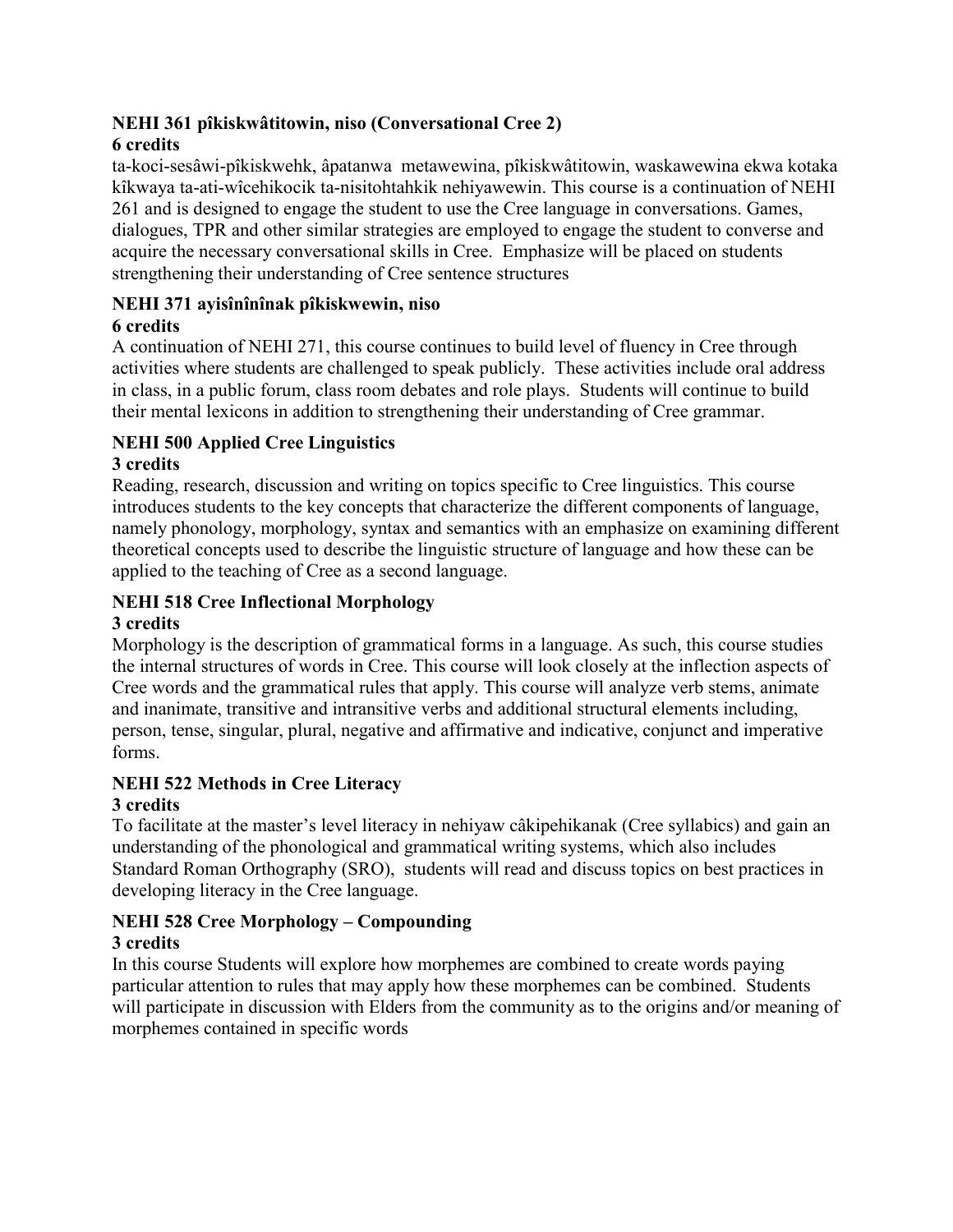# **NEHI 530 Issues in Cree Literature and Writing**

### **3 credits**

This course, conducted entirely in Cree, will survey and analyze published materials in the language focusing on representative samples from early historic documents and liturgical writings, to dictionaries, recorded oral traditions, and more contemporary documents, including children's literature and curriculum materials. Particular attention will be paid to content, orthographies, grammatical changes and historical and contemporary uses for the texts. Students will also gain experience writing short essays in the Cree language.

### **NEHI 548 Cree Syntax**

#### **3 credits**

Reading, research and discussion on topics regarding Cree syntax.

### **PSYC 101 Psychology as a Natural Science**

#### **3 credits**

This course introduces the basic principles underlying the broad areas of psychology, including the biological basis of behavior, sensation and protection, learning, memory, and condition. Specific topics covered include the brain, sleep, drugs, variations in consciousness, touch, taste, smell, hearing, seeing, attention, visual perception, emotion, Pavlov Ian conditioning, operant conditioning, memory and hypnosis.

### **PSYC 102 General Psychology**

### **3 credits**

This course provides an introduction to the behavioral areas of study such as maturation and development, personality, and social relationships. Specific topics covered include intelligence and psychological testing, motivation and emotion, human development, personality, stress and health, psychological disorders, psychotherapy and social behavior.

### **PSYC 200 Human Development Across the Lifespan**

### **3 credits**

Human development across the Lifespan covers development from infancy, childhood, adolescence, and adulthood. Each of these developmental periods is examined with focus on the theories and principles of physical growth, cognition, emotional development, personality, learning, intelligence, and social relationships. An integration of the developmental theories and principles will be applied to the experiences of social and healthcare professionals. This course will benefit those who wish to work in the helping professions or those who want to gain a richer understanding of how development impacts lives. For more detail, please see module objectives. Course structure will be based on research an development on adult learning at the postsecondary level with cultural learning considerations.

**Prerequisite: An introductory social work course (SWK 100) and an introductory psychology course (PSYC 101 or 102) are required.**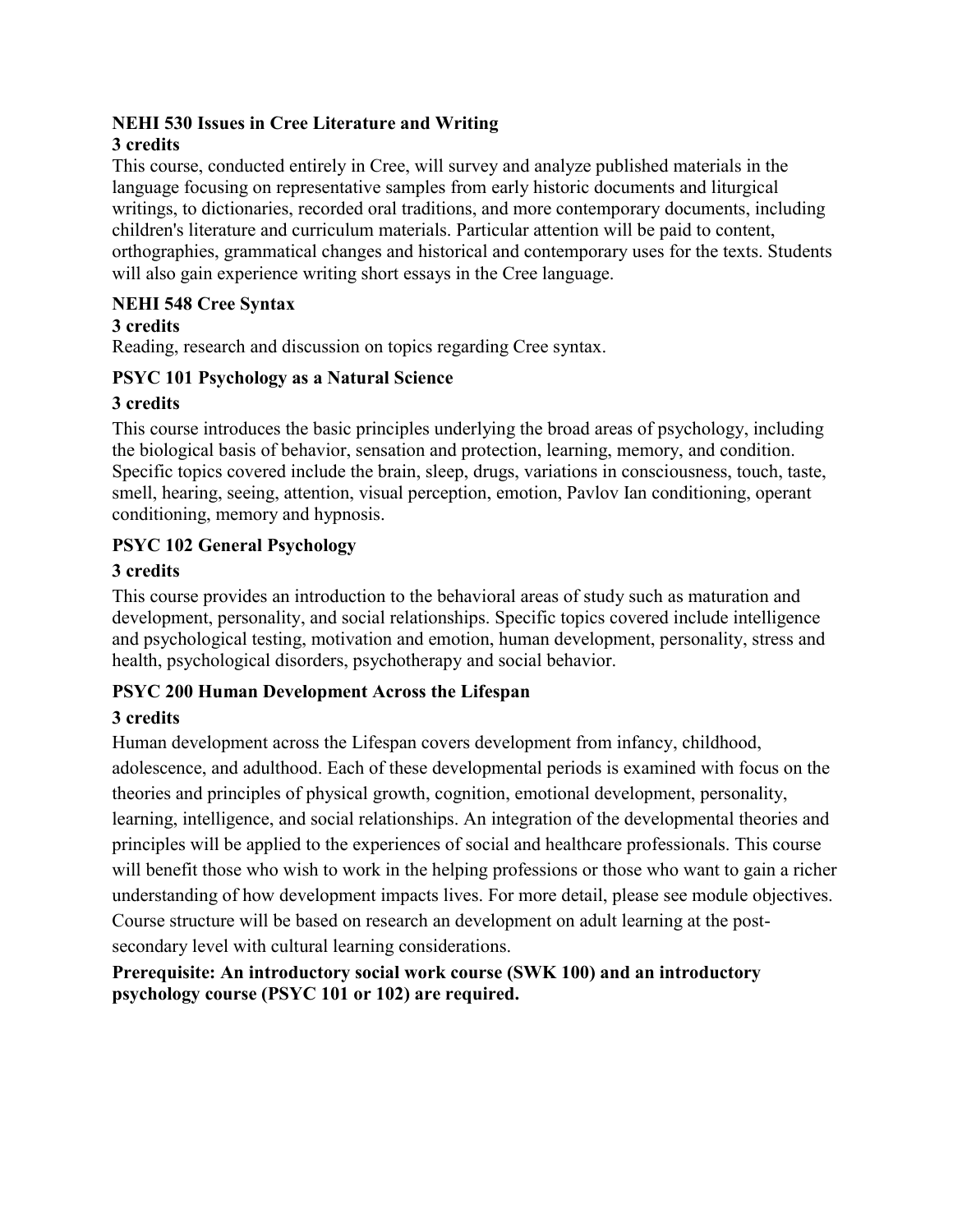#### **PSYC 269 Introductions to Learning 3 credits**

A survey of the field of learning including a consideration of classical conditioning, instrumental learning, and observational learning. In our everyday life there is a little that we do which does not involve some form of learning. One of the distinct characteristic that separates the so called higher species is that they have a greater and more flexible capacity to learn then those lower on the phylogenetic scale. The main objective of this course is to introduce students to the basic principles underlying classical conditioning and operant conditioning, which are the two prime forms of learning studied psychologists. Students will learn how the principles derived from extensive work with animal subjects can be applied to a wide range of human activities and situations, including drug addiction, controlling our immune systems, and helping patients cope with nausea due to chemotherapy, to name a few. A secondary objective of the course is to introduce the approach to psychotherapy known as behavior modification. Students will learn how the principles they have encountered can be applied in attempts to change problem behaviors.

### **Prerequisite: Psychology 101 or Instructor's approval.**

### **PSYC 407 Brains and Behavior**

#### **3 credits**

Introduction to brain function to sensation, movement, learning, motivation, emotion, memory, attention and cognition. The purpose of this course is to introduce students to the way in which the brain functions to meditate the wide range of behaviors that organisms show. Students will learn the basic mechanisms involved in neural function, as well as the anatomy of the main structures in the brain. At the end of the course they should be able to identify the role of different brain structures in specific behavior systems of organisms.

#### **Prerequisite: Psychology 101 or Instructor's approval.**

#### **PSYC 431 Abnormal Psychology**

#### **3 credits**

This course is designed to familiarize students with the concepts and approaches, which currently are used in the study of abnormal behavior. Students are required to think critically and analytically about the various hypotheses proposed to account for behavior, which is deemed to be abnormal. This will include examining the models that have been proposed to identify or classify behavior as abnormal in the first place. As such the primary goal of the course is to induce the student to evaluate the logic and evidence pertaining to the various theoretical perspectives on the issue raised in the course. Students are also encouraged to consider the influence that a researcher's own perspective exerts on her or his theories. Students will quickly that answers, which satisfy are few, while questions, which engage the mind are plentiful. **Prerequisite: Psychology 101 or Instructor's approval.**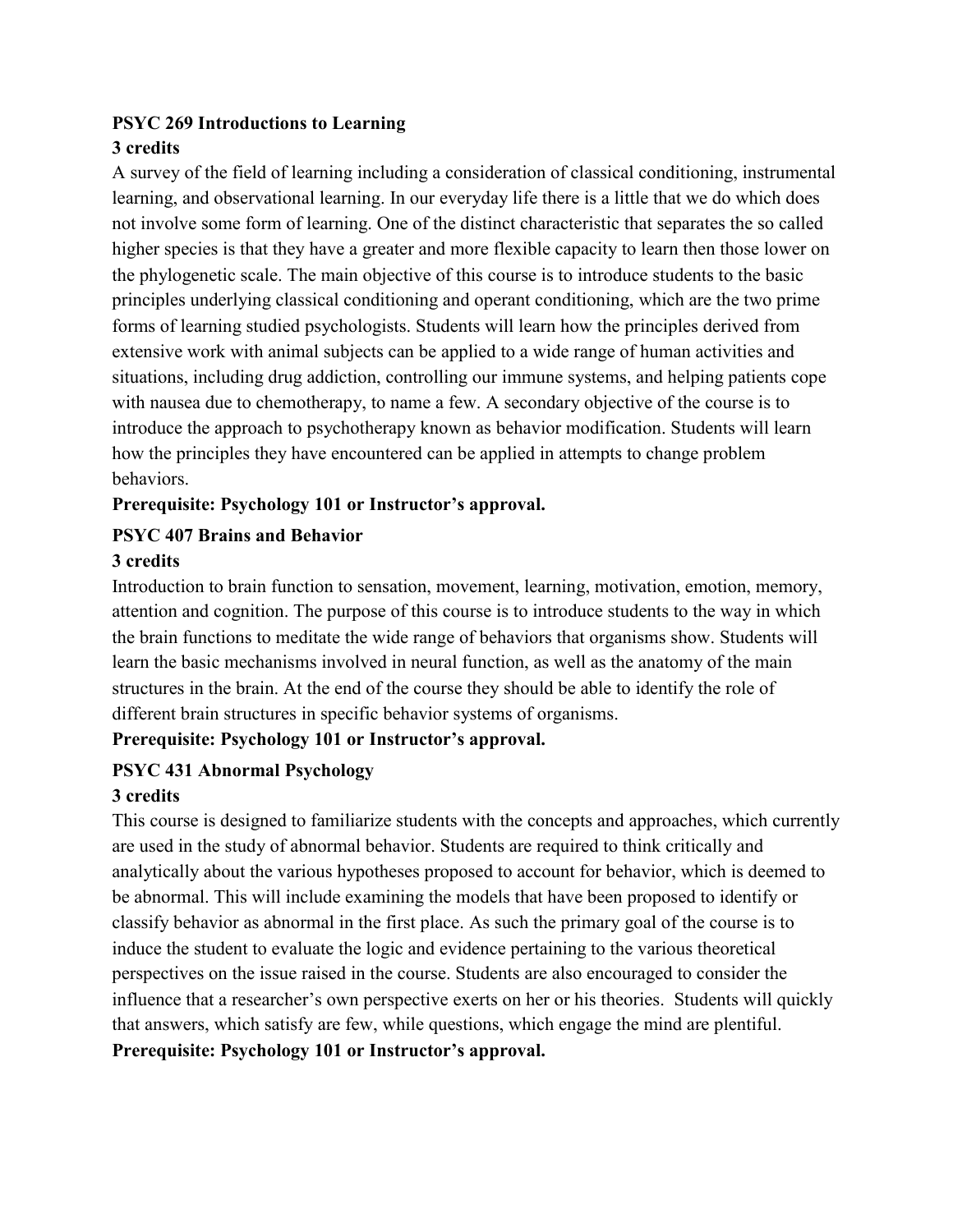#### **PSYC 494 Counseling Children and Adolescents**

### **3 credits**

This course seeks to further develop counseling skills specific to working with children and adolescents. Developmental issues, counseling theory, and practical application ( via role working) will be covered considering the unique needs of youth. This course will benefit for those who wish to work with children & adolescents either in supportive or counseling roles. For more detail, please see module objectives. Course structure will be based on research and development on adult learning at the post-secondary level with cultural learning considerations.

### **Prerequisite: Introduction to the Process of Counseling (AU Psyc 488 or equivalent) and an introductory psychology course (Psyc 101 or 102) are required. Adolescents or Child Development (AU Psyc 350 or U of A Psyc 3XX) is also recommended.**

#### **SOCI 100 Introductions to Sociology**

### **3 credits**

Sociology100 introduces the student to the specific study of society. The course covers standard introductory topics including gender, class, ethnicity, social theory, scientific methodology, etc.

### **SOCI 300 Inequality and Social Stratification**

### **3 credits**

This course examines inequality in our society. Inequality and stratification is a root concern of sociology. In fact, sociology got started out of concern from the inequality and suffering engendered by the social upheaval that attended the industrial revolution. This course takes a critical look at stratification in our society and examines the theories and justification used to explain and/or support inequality in our society.

### **Prerequisite: SOCI 100 is recommended.**

### **SOCI 368 Ethnic Relations**

### **3 credits**

This course examines racism, racial inequality and ethnic relations in Canadian society, inequality in our society. Despite that some may think, Canada is not the utopian ethnic mosaic many believe it is. Racism, hatred, prejudice, and discrimination are basic features of life for Canada's ethnic and visible minorities. The course takes a critical look at the ethnic relations in Canada. Special attention is given to the history of colonization and racism and their ongoing impact on Canada's First Nation people.

### **Prerequisite: SOCI 100 is recommended.**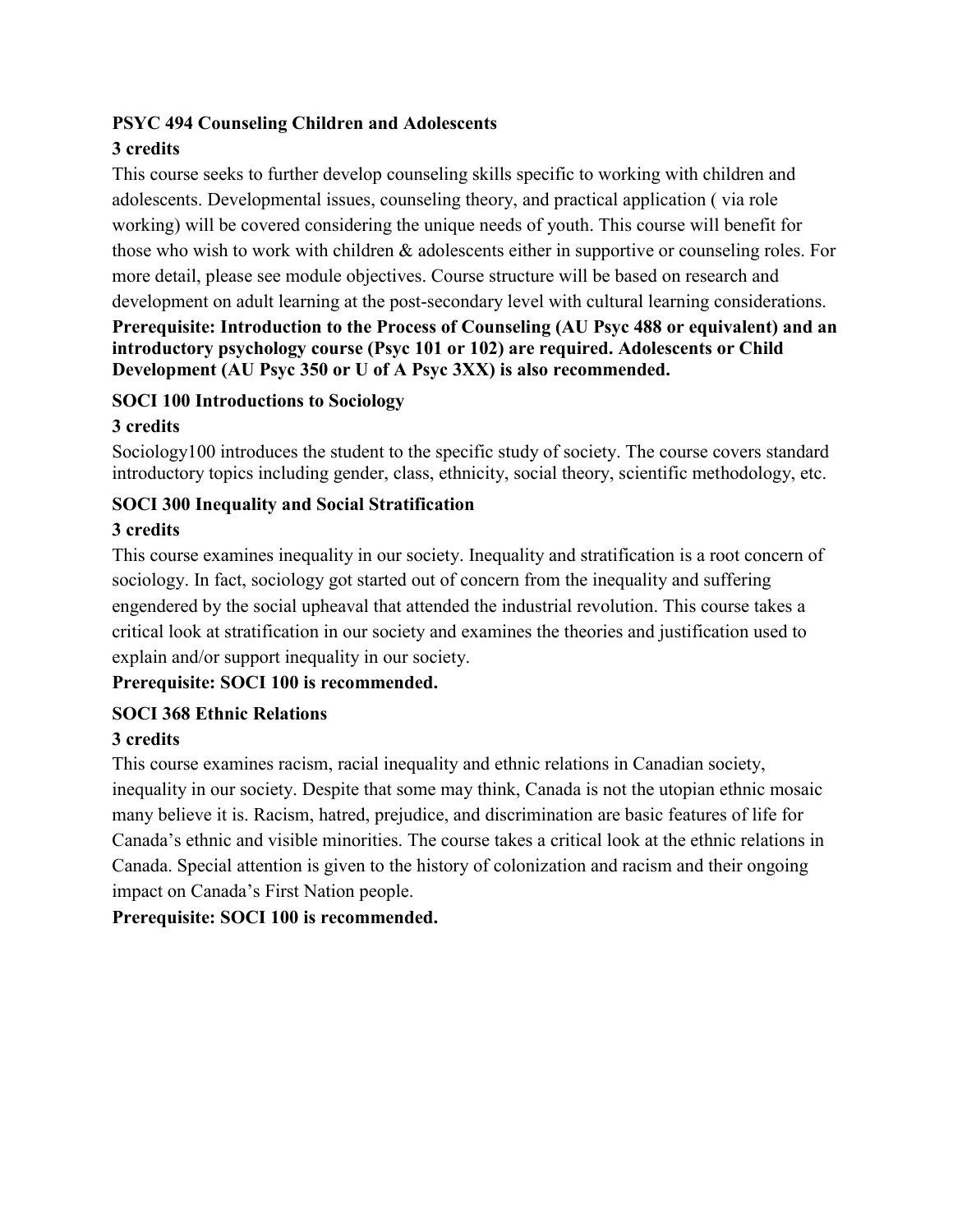### **SOCI 400 Grief & Loss – Understanding the Nature of Grief & Loss 3 credits**

This course seeks to expand our understanding of bereavement, grief, and mourning in the context of a multi-cultural family life cycle perspective. As such the nature of loss (e.g. anticipated vs. unanticipated), the impact of loss on family members, and the psycho-social factors influencing the experience of loss are explored as processes that can provide opportunities for personal growth or as processes that can polarize family members. This understanding of loss and its impact on self/ family/ community will be facilitated on a theoretical as well as personal level as students will be expected to explore their own responses to loss in their lives.

### **Prerequisite: FAM 300 & FAM 350.**

### **SSL 100 Leadership Prep & Study Skills**

### **3 credits**

This course is offered as a module in the first week with continuing weekly sessions throughout the introductory term, and invites students to build basic skills in learning including an understanding of the cultural protocols practiced in the program, an introduction to learning styles and strategies, reading for comprehension, organizing and researching papers, exploring the relationship with math, and managing life as a student.

### **SWK 100 Introductions to Social Work**

### **3 credits**

This course provides students with opportunity to explore the nature of the traditional Indigenous helping practices and to become familiar with the history and development of Western social work. Students are introduced to the philosophical foundations of both Indigenous methods and Western approaches through class discussions, readings, guest speakers and assignments. They investigate how their future works in human services. Students also explore the broad scope of social work practice and learn about the many roles that social workers may assume within their practice.

#### **SWK 110 Cree Identity and World View 3 credits**

This course, partially conducted in Cree, will focus on the pre-contact and post-contact history of the Cree people. This course is intended to assist students in gaining a deeper understanding of themselves as members of the Cree Nation. We will explore the cultural and social past of the Cree people through linguistic, oral, visual, and written documentation. This course will also rely on oral traditions told by visiting Elders. Texts used for the course will be materials written in the language, both manuscript and published sources. While material, pictorial, and taped collections in local repositories will provide some of the resources, students are required to seek out their own primary sources of information such as elders and undocumented materials.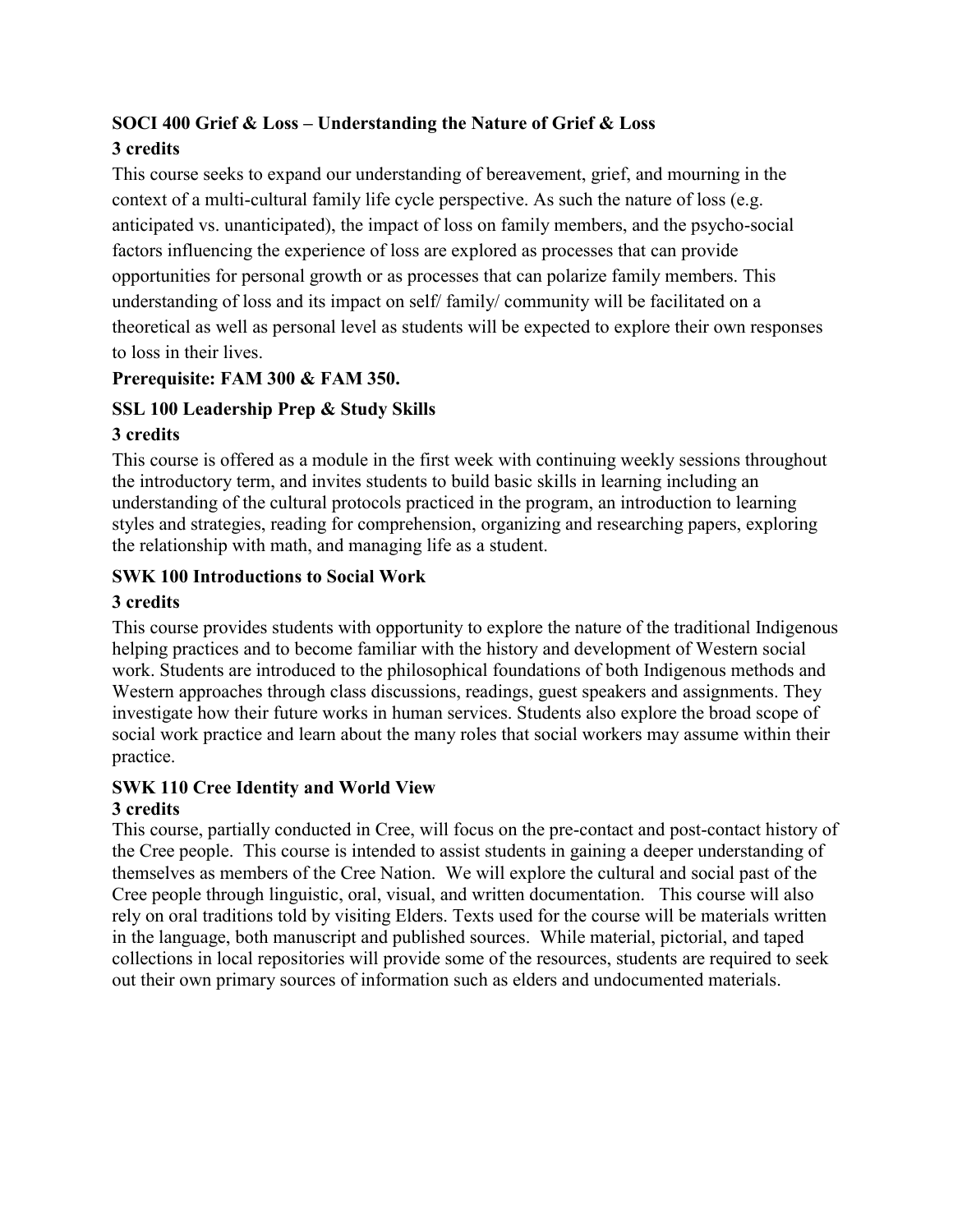#### **SWK 141 First Year Practicum (300 hours)**

### **6 credits**

Field placement integrates knowledge with practice as students are required to experience social work settings within their communities. This allows them to develop a work ethnic and practice skills based on social work values and ethnics. This is a supervised learning opportunity and is combined with seminars designed to integrate, emotional and professional development.

### **SWK 200 Interpersonal Communication**

### **3 credits**

This two part course introduces students to more effective ways of communicating with significant others (co-workers, family members, etc…). In Part 1, which emphasizes selfexploration and self change, students will learn how their present style of communication inhibits the communication process while also learning more effective communication strategies. In Part 2, which emphasizes generic interviewing skills, students will learn each of the components associated with the interview process by reading about the skill, seeing a model of the skill in action, practicing the skill, and generalizing the concepts of the training sessions in their daily interactions.

### **SWK 205 Counseling: Generalist Perspective**

### **3 credits**

This course provides an opportunity for students to deepen their understandings of themselves while simultaneously increasing their counseling skills. The course will explore our "use of self" as practitioners and will investigate the theoretical foundations and techniques guiding counseling practice. Comparisons will be drawn to traditional First Nations' healing practices as students will be encouraged to think analytically about their own development, how they been influenced and how they can integrate their life experiences and counseling methodology to form the foundations of a counseling practice. This course also provides opportunities for students to gain some applied skills in interviewing, client assessment and practice counseling sessions.

### **SWK 210 Introductions to Social Policy**

#### **3 credits**

This course explores the form and function of social policies in Canada with particular emphasis on how social policy is developed, the interests and tensions that influence policy and the relationship between public policy decisions and outcomes for social programs, practitioners and clients. Students will be encouraged to research social policy as evidenced in the local context and to critically examine how communities are affected by federal and provincial policy developments.

### **SWK 215 Social Issues: Understanding Addictions**

#### **3 credits**

Indigenous and western perspectives are considered in examining various types of addictive and abusive behaviors including substance abuse and gambling and its impact on individuals, families and communities. Students will understand the process of addiction as well as the process and stages of change and recovery including assessment, treatment and relapse prevention and know the support services that exist. Of particular importance is developing and understanding of the role they can play in prevention, intervention, treatment and aftercare.